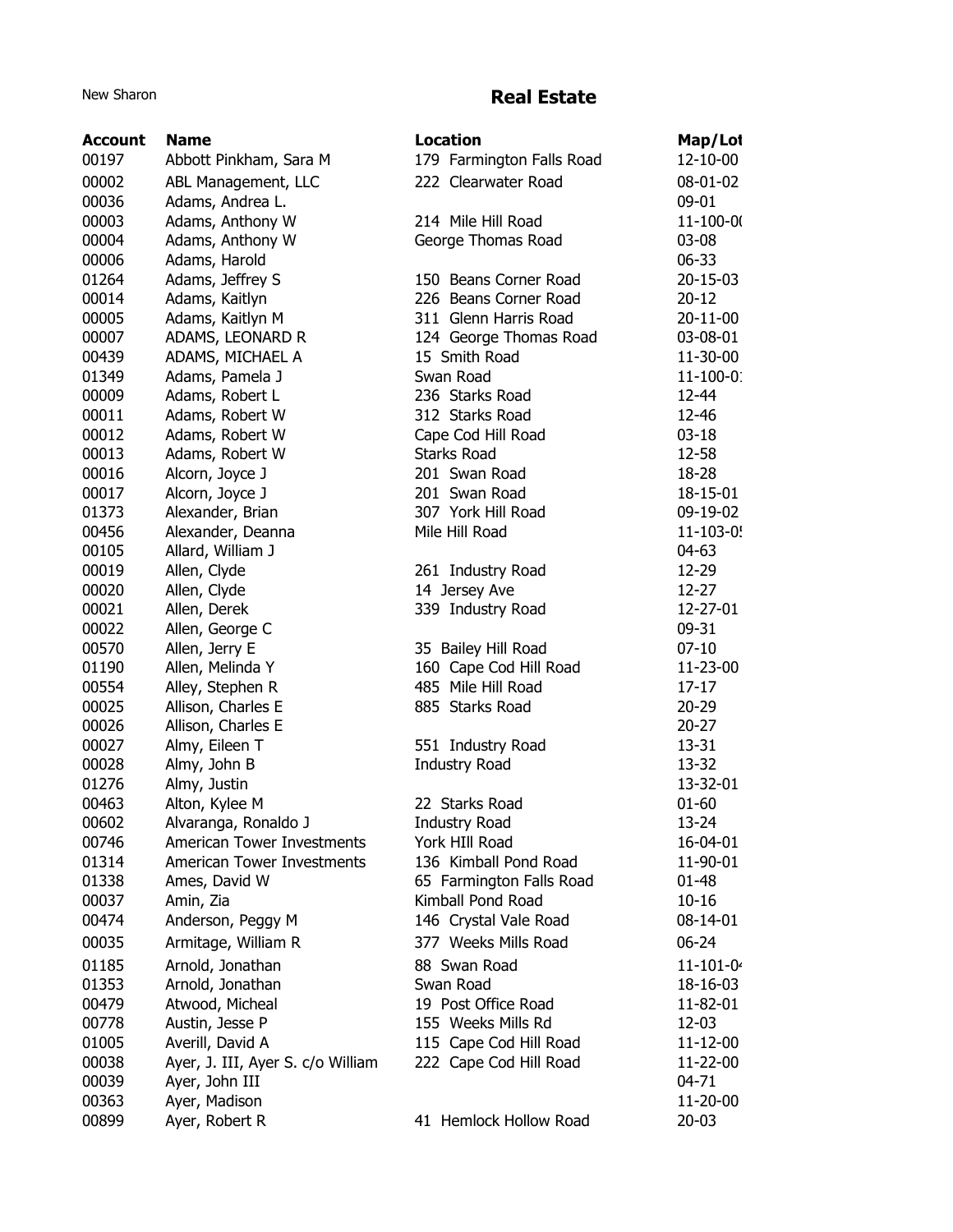| 00181 | <b>B &amp;T Woodland Management</b> |                           | 06-34           |
|-------|-------------------------------------|---------------------------|-----------------|
| 00365 | <b>B &amp;T Woodland Management</b> | Smith Road                | 11-41-00        |
| 01372 | <b>B &amp;T Woodland Management</b> |                           | 10-09-01        |
| 01374 | <b>B &amp;T Woodland Management</b> |                           | 11-20-01        |
| 00597 | B.R.C.A.                            | Kimball Pond Road         | $09-10$         |
| 01115 | Baga, Richard M                     | 102 Gloria Road           | $03 - 35$       |
| 01391 | Baga, Richard M                     |                           | 03-34-02        |
| 00040 | Bailey, Andrew S                    | 170 Bailey Hill Road      | $07 - 16 - 01$  |
| 01194 | Bailey, Anne R                      | 186 Mile Hill Road        | $11 - 101 - 0$  |
|       |                                     |                           |                 |
| 01104 | Bailey, Daryl                       | 203 Vienna Road           | $02 - 08$       |
| 00041 | Bailey, Josephine O                 | 519 Mile Hill Road        | 17-22           |
| 00042 | Bailey, Lauris                      | Bailey Hill Road          | $07 - 16$       |
| 00043 | Bailey, Lauris                      | 173 Bailey Hill Road      | $07 - 15$       |
| 00045 | Baker, Tammy                        | Jersey Ave                | 13-37           |
| 00046 | Bakke, John R                       | Sandy River Road          | 19-21           |
| 00739 | Bannerman, Tamara J                 | Flagg Road                | 12-80           |
| 00155 | Bard, Kayla                         | 265 Mile Hill Road        | 11-95           |
| 00996 | Barker, Kelly A                     | 58 Starks Road            | $01 - 77$       |
| 00615 | Barnes, Patricia                    | 50 Five Corners Road      | $10 - 43$       |
| 00230 | Barrowclough, Sharon                | 19 Swan Road              | 11-96-00        |
| 01110 | Bartlett, Nathan                    | 18 Cape Cod Hill Road     | 11-53-00        |
| 00049 | Basile, Robert J                    | 168 Starks Road           | $12 - 41$       |
| 00394 | Baxter, Betsy L                     | 12 Starks Road            | $01 - 54$       |
| 00052 | Beach, John G                       |                           | $20 - 36$       |
| 00054 | Beal, Michael K                     | 45 Hemlock Hollow Road    | $20 - 05$       |
| 00058 | Begin, Charles E                    |                           | $17 - 10$       |
| 00060 | Begin, Mary Jane                    |                           | $17 - 15$       |
| 00972 | Begin, Tasmin Ronson                | 198 Mile Hill Road        | $11 - 101 - 0.$ |
| 00782 |                                     | 781 Starks Road           | $20 - 24$       |
|       | Bell, Felicia                       |                           |                 |
| 00062 | <b>Bellavance Family Trust</b>      | York Hill Road            | 09-22           |
| 00063 | Bennett Family Trust / Bennett      | Lane Road                 | 19-40           |
| 00066 | Benoit Family Lands, LLC            |                           | 14-51           |
| 00064 | Benoit Family Lands, LLC            |                           | 14-49           |
| 00568 | Benoit, Lucien                      |                           | 14-52           |
| 00145 | <b>BENSON, GARRET L</b>             | 92 Five Corners Road      | 10-39           |
| 00067 | Bent, Daniel H                      | 285 Farmington Falls Road | $05-09$         |
| 00069 | Bergeron, Gary                      | 61 Vienna Road            | $02 - 02$       |
| 00619 | Bergeron, Timothy                   | 205 Jersey Ave            | 13-57           |
| 00070 | Berry, Carolyn W                    | 625 Farmington Falls Road | 04-19           |
| 00071 | Berry, Carolyn W. (old house)       | 623 Farmington Falls Road | 04-19-01        |
| 00073 | Beverly, Burt I                     | 159 York Hill Road        | 10-48           |
| 00075 | Bickford, Robert O                  |                           | 18-29-01        |
| 01299 | Biegon, Perry Jon                   |                           | 16-11-03        |
| 01342 | Biello, Nicholas J.                 | 18 George Thomas Road     | 03-14-01        |
| 00078 | Bissonnette, George J               | 51 Smith Road             | 11-35-00        |
| 00360 | Bitterauf, Hellmut                  | 18 Dyer Brown Rd          | $03 - 50$       |
| 01205 | Bitterauf, Hellmut                  |                           | $03 - 51$       |
| 01227 | Bitterauf, Helmut E                 |                           | 03-51-01        |
| 00350 | Blankenship, Dale                   | Shadagee Road             | $08 - 12$       |
| 00633 | Blethen, Robert P                   | 26 Starks Road            | $01 - 58$       |
| 00084 | Blood, Charles                      |                           | 17-41           |
| 00085 | Blood, Charles                      |                           | $16 - 27$       |
| 00087 | Blood, Kenneth W Sr                 | Mile Hill Road            | 17-27           |
| 00088 | Blood, Shirley A                    | 624 Mile Hill Road        | 17-27-01        |
|       |                                     |                           |                 |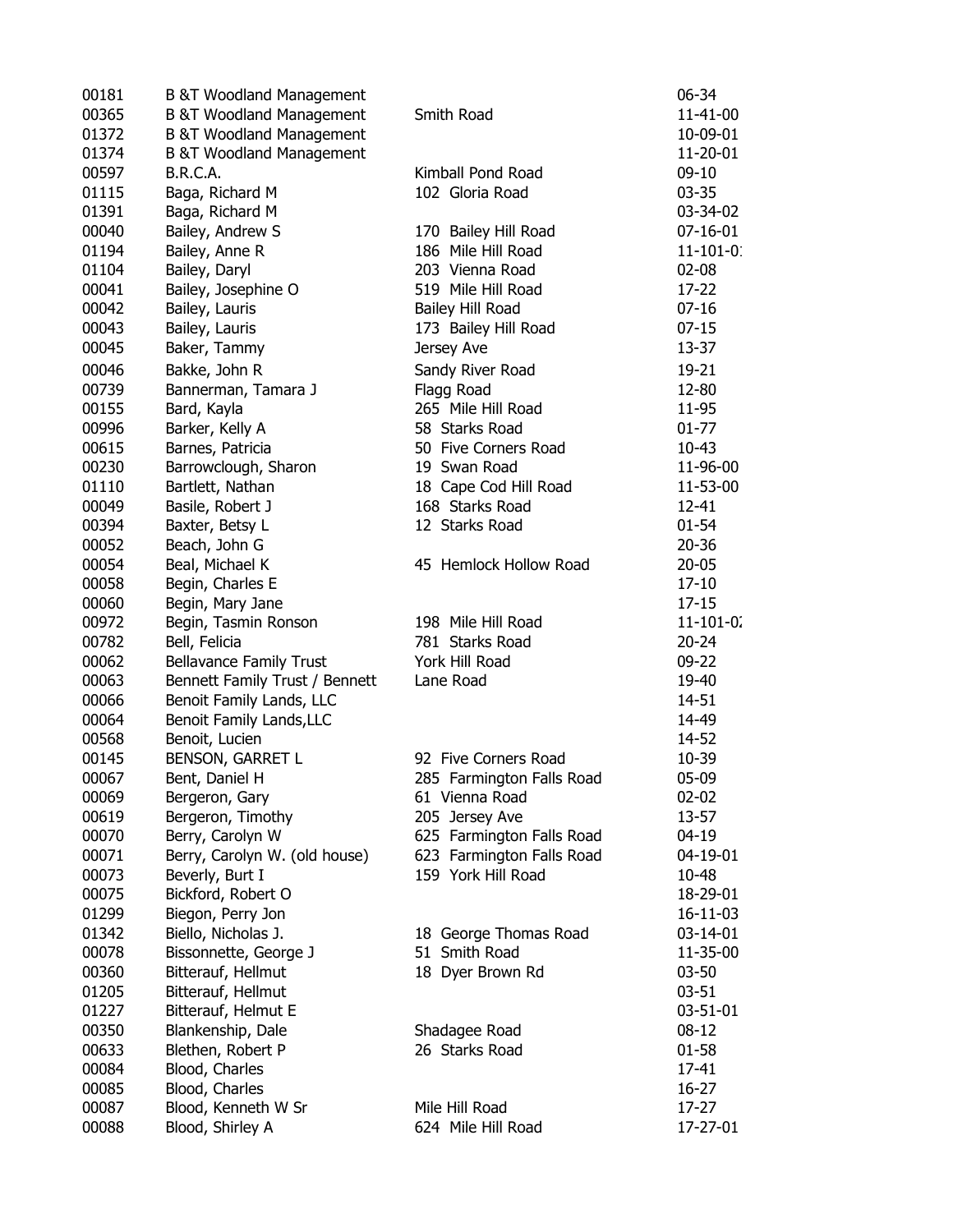| 00859 | Bohlman, Erika               | 77 Whittier Road             | $03 - 27$ |
|-------|------------------------------|------------------------------|-----------|
| 00860 | Bohlman, Erika J             | <b>Whitter Road</b>          | $03 - 28$ |
| 00090 | Boivin, James                | 84 Intervale Road            | 04-45     |
| 00094 | Borges, Joann                | Sandy River Road             | 19-20     |
| 00095 | Bornstein, Leonard J         | 563 Weeks Mills Road         | $07 - 22$ |
| 00188 | Bouchard, Michael B          | 110 Main Street              | $01 - 08$ |
| 01169 | Boudreau, Paul W             | 58 Main Street               | $01 - 15$ |
| 00098 | Bowden, John S               | 135 Dyer Brown Road          | $03 - 43$ |
| 01172 |                              | 123 Dyer Brown Road          | 03-44     |
|       | Bowden, John S               |                              |           |
| 01350 | Bowden, Michael              | George Thomas Road           | 03-14-02  |
| 01383 | Bowden, Michael              |                              | 03-14-03  |
| 00099 | Bowden, Micheal A            |                              | $03-47$   |
| 01117 | Bower, Scott A               | 104 Cape Cod Hill Road       | 11-29-00  |
| 00107 | Bowering, Marc R             |                              | 06-08     |
| 00080 | Boynton's LLC                | 123 Main Street              | $01 - 34$ |
| 00109 | Brackett, Janet H            | 52 Starks Road               | $01 - 75$ |
| 00296 | Brackett, Tracy A            | 364 Industry Road            | $13 - 22$ |
| 00298 | Brackett, Tracy A            | 12 Cunningham Road           | 13-02     |
| 00557 | Brackett, Tracy A            | 24 Cunningham Road           | 13-02-01  |
| 00111 | Bradford Donna L             | 35 Taylor Road               | 18-08-01  |
| 00409 | Bradford, Jason and Donna L. | 364 Swan Road                | 18-08     |
| 00606 | Bradley, Christopher W       |                              | $05-02$   |
| 01217 | Bradley, Christopher W       | <b>FARMINGTON FALLS ROAD</b> | 05-03-01  |
| 01382 | Bradley, Christopher W       |                              | 06-05-01  |
| 00469 | Bragg, Richard               |                              | $16 - 11$ |
| 00119 | Brann, Andrea                | 31 Flagg Road                | 11-07-00  |
| 00120 | Brann, Kevin R               | 131 Cape Cod Hill Road       | $11 - 11$ |
| 00123 | Brann, Wendell               | 189 Cape Cod Hill Road       | 04-72     |
| 00243 | BREGER, MELISSA A            | 274 Swan Road                | 18-11     |
| 00453 |                              | 432 Lane Road                | 19-43     |
|       | Brenigan, Brandon Robert     |                              |           |
| 00050 | Brennan, Robert R            | 125 Swan Road                | 18-26-01  |
| 00077 | Breton, David                |                              | 12-09-00  |
| 01044 | Bridges, Dexter              | 194 York Hill Road           | 17-03     |
| 00201 | Bridges, Nola                | 21 Smith Road                | 11-31-00  |
| 00124 | Briggs, Jason S              | 34 Cape Cod Hill Road        | 11-51-00  |
| 01178 | Brisard, Robert A            | 82 Starks Road               | 12-39     |
| 01179 | Brisard, Robert A            |                              | 12-65     |
| 00125 | Briscoe, Jessie Danielle     | 38 Starks Road               | $01 - 71$ |
| 00822 | Bronson, Blaine              |                              | 17-31-01  |
| 00126 | Brousseau, Edward            |                              | $17 - 21$ |
| 00931 | Brown Meredith A.            |                              | 12-14-00  |
| 01329 | Brown, Arthur                | 89 Taylor Road               | 19-53-01  |
| 00249 | Brown, Cindy E               | 5 Nadeau Lane                | $01 - 18$ |
| 00130 | BROWN, DAWN L                | 90 Mountain Road             | 16-28     |
| 00129 | BROWN, DAWN L.               |                              | 16-29     |
| 00128 | Brown, Jeffery               | 505 Kimball Pond Road        | $10 - 21$ |
| 00932 | Brown, Meredith A            | 93 Industry Road             | 12-34     |
| 00933 | Brown, Meredith A.           | <b>Industry Road</b>         | 12-15-00  |
| 00134 | Browning, Timothy            | 285 Industry Road            | 12-28     |
| 01390 | Brownlee-Thompson, Margaret  |                              | 20-33-02  |
| 00401 | Broz, Garth L                | Kimball Pond Road            | $09-12$   |
| 00135 |                              |                              | 09-02     |
|       | Bruntjen, Scott              |                              | 09-08     |
| 00136 | Bruntjen, Scott              |                              |           |
| 01197 | Bryant, Jamie L              | 324 Mile Hill Road           | 17-40-01  |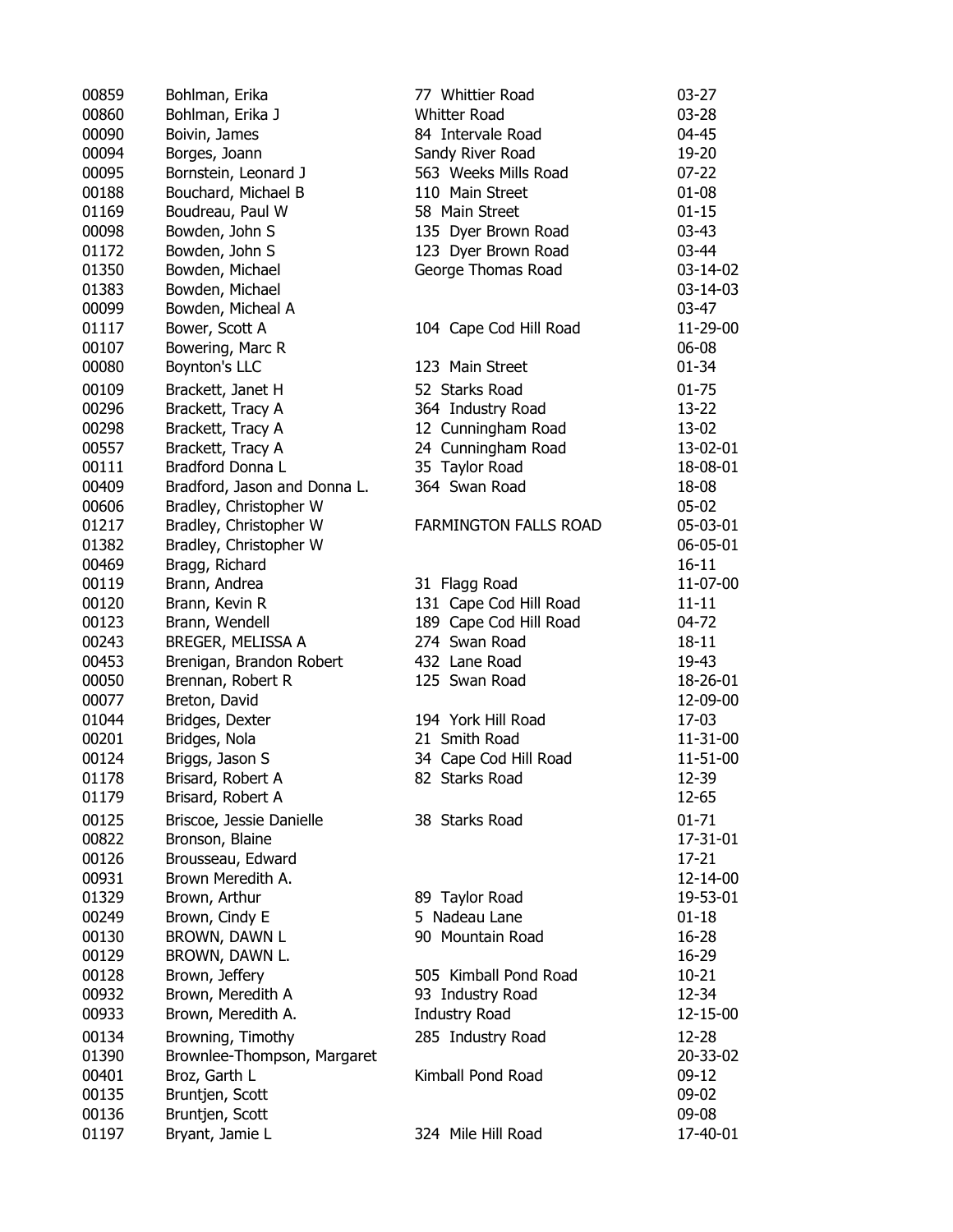| 00496 | Buck, Raymond A                 | 509 Starks Road                        | 19-28          |
|-------|---------------------------------|----------------------------------------|----------------|
| 00139 | Buckley, Kathleen E             | Glenn Harris Road                      | 13-72          |
| 00785 | Bukauskas, Nancy                | 35 Industry Road                       | 01-66          |
| 01286 | Bullen, Craig H                 | Kimball Pond Road                      | 10-29-02       |
| 00140 | Bullen, Dana                    | Weeks Mills Road                       | $07 - 24$      |
| 00141 | Bullen, Janice                  | 657 Weeks Mills Road                   | $07 - 25$      |
| 00142 | Bullen, Todd W                  | 629 Weeks Mills Road                   | 07-24-01       |
| 01094 | Buntin, Josh B                  | 238 Swan Road                          | 18-14          |
| 00587 | Burch, Janet E                  | 245 Mile Hill Road                     | 11-95-01       |
| 00133 | Burdin, Joseph P                | 9 Industry Road                        | $01 - 69$      |
| 00093 | Burke, Forrest N                | 719 Weeks Mills Road                   | $07 - 28$      |
| 00148 | Burke, Lawrence                 | 51 Dyer Brown Road                     | 03-41-01       |
| 00149 | Burnell, Ruth Joy<br>Trustee    | 465 Beans Corner Road                  | 14-56          |
| 01182 | Burns, Brian C                  |                                        | 18-31          |
| 00150 | Burns, Inc.                     | Muddy Brook Road                       | 06-35          |
| 00154 | Butterfield Family Irrev. Trust | 50 Industry Road                       | $01 - 64$      |
| 00156 | Butterfield Family Irrev. Trust |                                        | 12-37          |
| 00157 | Butterfield Family Irrev. Trust | 55 Industry Road                       | 12-36          |
| 00151 | Butterfield, Amanda E           | 43 Industry Road                       | 12-37-01       |
| 00158 | Butterfield, Amanda E           |                                        | 12-13-00       |
| 00159 | Butterfield, Jonathan C         | 56 Industry Road                       | 12-32-01       |
| 00160 | Butterfield, Kirk J             | 197 Industry Road<br>160 Industry Road |                |
| 00161 |                                 | <b>Industry Road</b>                   | 12-16-00       |
|       | Butterfield, Kirk J             |                                        | 12-32          |
| 00168 | Butterfield, Kirk J             | 235 Industry Road                      | $12 - 31$      |
| 00176 | Butterfield, Kirk J             | 71 Industry Road                       | 12-35          |
| 00875 | Butterfield, Robert A           | 31 Kimball Pond Road                   | 11-55-00       |
| 00212 | Buxton, Meghan C                | 370 Starks Road                        | 12-49          |
| 00162 | Buzzell, Bruce A                |                                        | 13-71          |
| 01369 | Buzzell, Joseph                 | 231 Mercer Road                        | $11 - 105 - 0$ |
| 00163 | Buzzell, Kirt B. & Kent A.      | Weeks Mills Road                       | 06-14-01       |
| 00164 | Caffyn, Thomas E                |                                        | $06-11$        |
| 00165 | Caffyn, Thomas E                |                                        | $06 - 12$      |
| 00369 | Caldwell, Caroleen C            | 263 Main Street                        | 12-68          |
| 00172 | Campbell, Robert J              | 82 Salt Marsh Road                     | 06-09          |
| 00173 | Capurso, Giovanni               |                                        | 14-27          |
| 00174 | Capurso, Giovanni and Anna      | 695 Industry Road                      | 14-16          |
| 00500 | Carrier, Jason                  | Mile Hill Road                         | 17-39          |
| 00501 | Carrier, Jason J                |                                        | 17-38          |
| 01195 | Carrier, Jason J                | 112 Mile Hill Road                     | 11-103-0(      |
| 00870 | Caruso, Lacye                   | Swan Road                              | 18-20          |
| 00178 | Casey, Thomas E                 | 8 Freedom Way                          | 17-35-01       |
| 00553 | Casey, Thomas E                 | 6 Freedom Way                          | $17-37$        |
| 01331 | Central Maine Power Co.         |                                        | $07-05$        |
| 00235 | Chamberland Roy K.              | 767 Mile Hill Road                     | $16 - 14$      |
| 00183 | Chandler, Adrian                | 144 Cape Cod Hill Road                 | 11-24-00       |
| 00184 | Chandler, Adrian M              |                                        | 17-05          |
| 00185 | Chandler, Joel                  |                                        | 17-04          |
| 00685 | Chandler, Robin                 | 24 Starks Road                         | $01 - 59$      |
| 00186 | Charles, Thomas T               |                                        | 13-03          |
| 00187 | Charles, Thomas T               | 76 Cunningham Road                     | 13-04          |
| 00110 | CHASE, THOMAS C III             | 763 Farmington Falls Road              | 04-08          |
| 01302 | Chassie, Wynona Y               | 470 Industry Road                      | 13-24-02       |
| 00688 | Chen, Muhua                     | 43 Cape Cod Hill Road                  | $01 - 101$     |
| 00104 | <b>CHOATE, JENNIFER</b>         | 55 Intervale Road                      | 04-62          |
|       |                                 |                                        |                |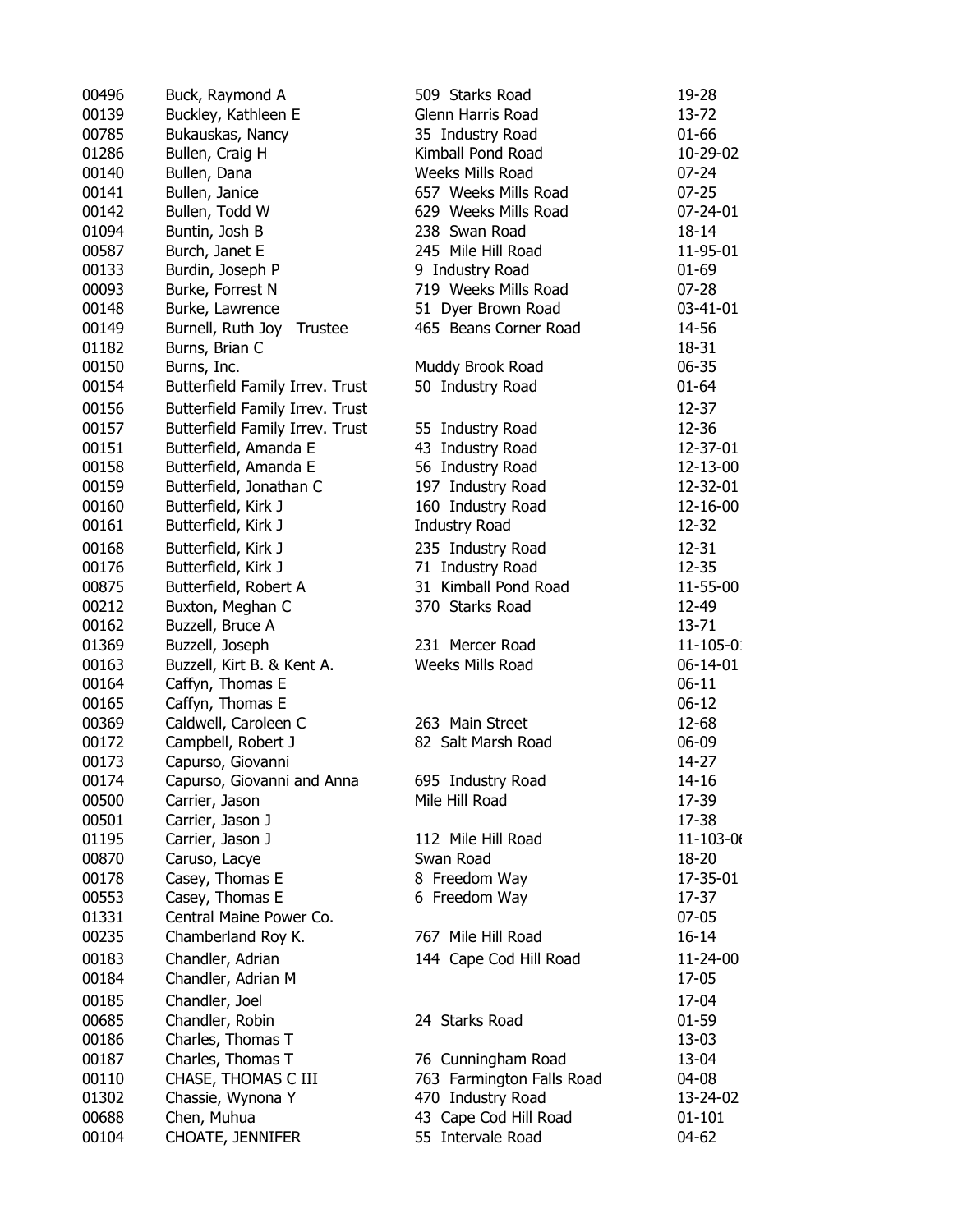| 00008 | CHRETIEN, GARY L                |                           | 20-16             |
|-------|---------------------------------|---------------------------|-------------------|
| 00189 | Chretien, Gary L                |                           | $20 - 10$         |
| 00190 | Chretien, Gary L                | 272 Glenn Harris Road     | $13 - 75$         |
| 00191 | Chretien, Russell J             | Cunningham Road           | 13-05             |
| 00192 | Christopher, Daniel R           | 310 Kimball Pond Road     | $10-27$           |
| 00193 | Christopher, Ross E             | 32 Mile Hill Road         | $11 - 103 - 0.$   |
| 00018 | Church, DeAnna R.               |                           | 11-73-00          |
| 00194 | Chute, William                  | 87 Mercer Road            | 11-85-00          |
| 00362 | CHUTE, WILLIAM S                | Post Office Road          | 11-84-00          |
| 00407 | Claire, Jack W                  | 545 Farmington Falls Road | $04 - 25$         |
| 01001 | Clark, Matthew                  | 15 Gordon Road            | $07 - 37$         |
| 00427 | <b>CLARK, MATTHEW R</b>         | 10 Clearwater Road        | $08 - 14$         |
| 00199 | Cloutier, Dawn                  | 37 Kimball Pond Road      | 11-56-00          |
| 00994 | CLOUTIER, HEATHER L             | 68 Kimball Pond Road      | 11-77-00          |
| 00750 | Colburn, Gary L                 | 811 Starks Road           | 20-27-01          |
| 00751 | Colburn, Sandra U               | 808 Starks Road           | 20-33-01          |
| 00228 | Collins, Jay D                  | 98 Kimball Pond Road      | 11-76-00          |
| 00200 | Collins, Vicki                  | 319 Swan Road             | 18-49             |
| 01259 | <b>COLSON, TRAVIS A</b>         | 263 Hampshire Hill Road   | 16-30-13          |
| 00202 | Cona, Joseph S                  | <b>Five Corners Road</b>  |                   |
|       | Congdon Irrevocable Maine       |                           | 10-35,36          |
| 00204 |                                 |                           | 10-01-01<br>01-99 |
| 00205 | Congregational Church           | 21 Cape Cod Hill Road     |                   |
| 01201 | Congregational Church, Vestry   | 25 Cape Cod Hill Road     | 01-99-01          |
| 01253 | Conrad, Brittany L              | Hampshire Hill Road       | 16-30-07          |
| 00753 | COOK, FLOYD A                   | 29 Swan Road              | 18-18             |
| 00206 | Cook, James W                   | 96 Bailey Hill Road       | $07-19$           |
| 00207 | Corey, Roger A                  |                           | 09-05             |
| 00900 | Cormier, Thomas P Jr            | 136 Industry Road         | 12-15-01          |
| 00131 | Cornelio, Carla J               | 216 Dyer Brown Road       | $10 - 02$         |
| 00208 | Cornelio, Donald T              | 172 Dyer Brown Road       | $10 - 01$         |
| 00210 | Corson, Gary R                  | 353 Swan Road             | 18-53             |
| 01310 | <b>COUTURE, ATHANASE</b>        | Farmington Falls Road     | 04-15-01          |
| 00254 | COUTURE, RAYMOND N              | 20 Blackberry Lane        | 04-01             |
| 01311 | Couture, Sara                   | 677 Farmington Falls Road | 04-15-02          |
| 00218 | Cox, John E                     | 399 Industry Road         | 13-36             |
| 00219 | Cox, John E                     | <b>Industry Road</b>      | $13 - 23$         |
| 00213 | Cox, John E. (trailer lot)      | 434 Industry Road         | 13-23-01          |
| 00214 | Cox, Margaret E                 |                           | 03-40             |
| 00215 | Cox, Margaret E                 | 15 Dyer Brown Road        | 03-39             |
| 00220 | Crabtree, Bernard               |                           | 04-30             |
| 00222 | Crespi, Michael D               |                           | 11-66-00          |
| 00223 | Crespi, Michael D               | 268 Kimball Pond Road     | 11-68-00          |
| 00224 | Crockett, Donnna                | 391 Farmington Falls Road | 05-06             |
| 00383 | Cummings, Robert G              | 8 Starks Road             | $01 - 53$         |
| 01371 | CURRIER, ALBERTA D              |                           | 11-96-01          |
| 00320 | <b>CURRIER, ANDREW S</b>        | 129 Bailey Hill Road      | $07-13$           |
| 00152 | Currier, Diane B. (Life Estate) | 74 Mercer Road            | 01-84             |
| 00153 | Currier, Diane B. (Life Estate) |                           | 01-90             |
| 00458 | Currier, Raymond L              |                           | 06-38             |
| 00459 | Currier, Raymond L              | Shadagee Road             | 06-36             |
| 00231 | Currier, Wayne                  | 288 Farmington Falls Road | $05 - 18$         |
| 00232 | Curtiss, James R                | 78 Lane Road              | 12-77-01          |
| 00233 | Cushing, James J                | 212 Glenn Harris Road     | 13-73-01          |
| 00234 | Cushing, James J                |                           | 13-73             |
|       |                                 |                           |                   |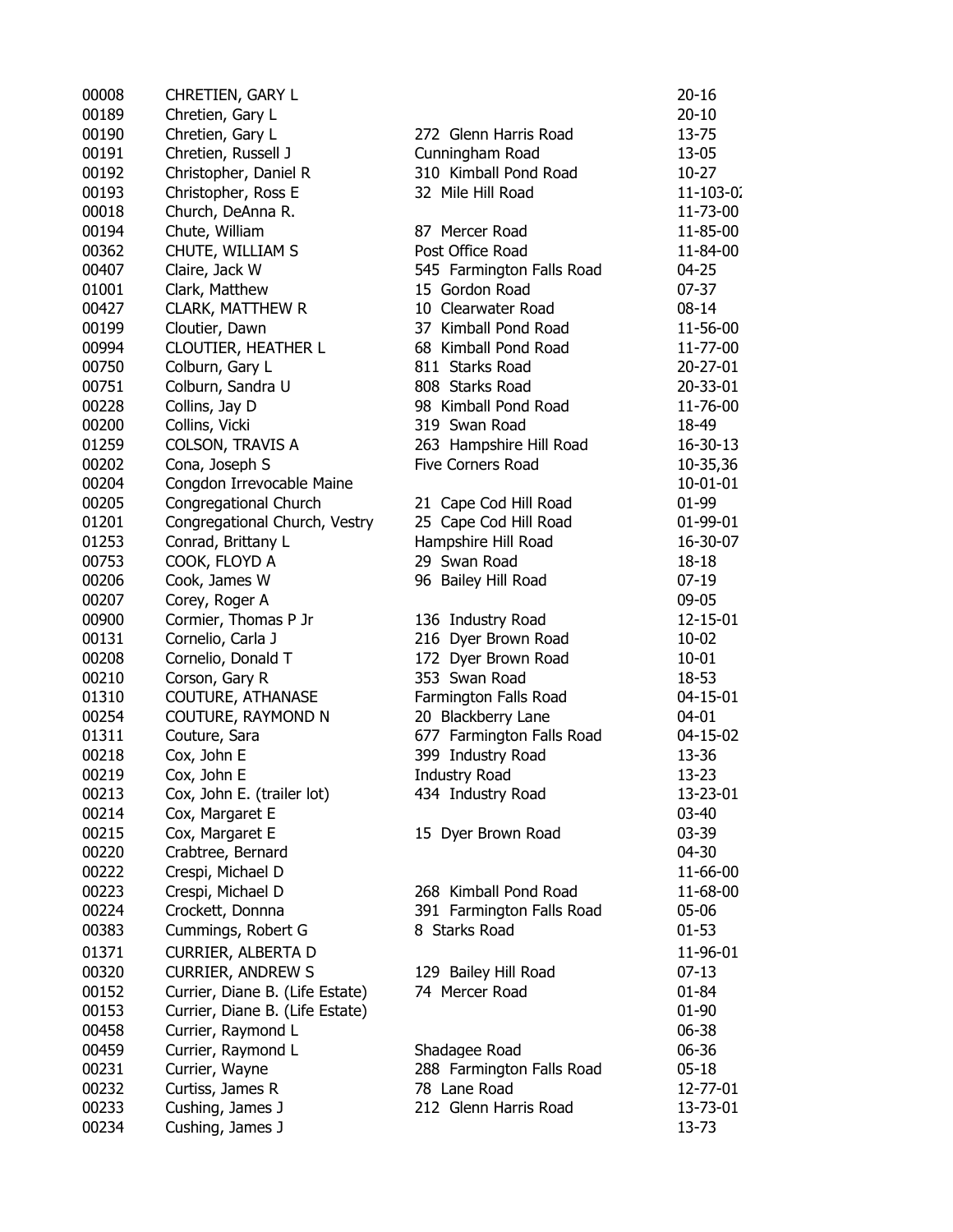| 01077 | Cushing, Robert W            |                           | 08-01-01        |
|-------|------------------------------|---------------------------|-----------------|
| 00694 | DAGGETT, AMY E               |                           | 08-03           |
| 00236 | Daggett, Arnold              | 32 Cemetery Road          | $13 - 18$       |
| 00239 | Daggett, Debra S             | 14 Muddy Brook Road       | 06-39           |
| 00349 | Daggett, Patrick L           | 739 Mile Hill Road        | $16 - 12$       |
| 00240 | Daggett, Patrick L.          | 749 Mile Hill Road        | $16 - 13$       |
| 00237 | Daggett, Terrance B          | Muddy Brook Road          | $13 - 13$       |
| 00238 | DAGGETT, TERRANCE B          | 17 Muddy Brook Road       | $13 - 15$       |
| 00242 | Daggett, Terrance B          | Gordon Road               | $07 - 39$       |
| 00246 | Daggett, Terrance B          | 133 Shadagee Road         | $07 - 45$       |
| 00927 | Daggett, Terrance B          | 39 Muddy Brook Road       | $13 - 14$       |
| 01361 | Daggett, Terrance B.         |                           | $08 - 11 - 01$  |
| 00241 | Daggett, Travis              | Off Muddy Brook Rd        | $13 - 12$       |
| 00247 | Daggett, Wayne               |                           | $07 - 48$       |
| 00250 | Dalrymple, Erica M           | 739 farmington Falls Road | $04 - 10$       |
| 00368 | Damon, Ira W IV              | 76 Main Street            | $01 - 12$       |
| 01161 |                              |                           | $06 - 31$       |
| 01162 | Dapolito, Patrick            |                           | 13-09           |
|       | Dapolito, Robert J           | Hovey Road                |                 |
| 01309 | Dapolito, Robert J           | Hovey Road                | $07 - 50$       |
| 00256 | Dashnau, Donna M             | 200 Beans Corner Road     | $20 - 14$       |
| 00929 | Dau, Bruce R                 | 40 Sandy River Road       | $19 - 11$       |
| 00854 | Davis, Carol                 | Farm. Fls Rd-Front Corner | 04-05-02        |
| 00848 | Davis, Carol Trustee of the  | 783 Farmington Falls Road | 04-05           |
| 00260 | Davis, James                 | 561 Farmington Falls Road | $04 - 24$       |
| 00261 | Davis, James                 | Davis Drive-Back Lot      | 04-04           |
| 00262 | Davis, James W               | 38 Davis Drive            | 04-05-03        |
| 00263 | Davis, Jason T               | 91 Taylor Road            | 19-53           |
| 01305 | Davis, Kyle J                | 138 Crystal Vale Road     | 08-14-04        |
| 00015 | Davis, Marguerite J          | 148 Beans Corner Road     | 20-15-01        |
| 00264 | Davis, Marguerite J          | Beans Corner Road         | 20-17-02        |
| 00267 | Davis, Pete J                | 353 Mercer Road           | 18-02           |
| 00086 | Davis, Randall E Sr          |                           | 18-22           |
| 00268 | Davis, Richard G.Jr. & James | 597 Farmington Falls Road | $04 - 21$       |
| 00269 | Davis, Richard II            | 579 Farmington Falls Road | 04-23           |
| 00270 | Davis, Richard Jr            | Wood Lot                  | 04-03           |
| 00460 | Davis, Ricky D               | 39 Industry Road          | 01-65           |
| 00272 | Dearden, Bradley T           | 14 Starks Road            | $01 - 55$       |
| 01366 | Decker, Jr, Stephan M.       | 262 York Hill Road        | 16-04-03        |
| 00274 | DeLorey, Beth Ann            | 23 Fox Lane               | 10-05-00        |
| 00275 | Demers, Paul A               | Sandy River Road          | $19 - 18$       |
| 00055 | D'Epiro Cushing, Anna        |                           | 08-04           |
| 01326 | D'Epiro Cushing, Anna        |                           | 08-04-01        |
| 00717 | DeRaspe, Joshua              | 3 Prince Road             | 14-07           |
| 01203 | Desouza, Anthony             | 303 Kimball Pond Road     | 10-26-01        |
| 00276 | DesRoches, Aimee             | 545 Industry Road         | 13-33           |
| 01257 | DiBeradino Kathryn           | Hampshire Ridge Subdvison | 16-30-11        |
| 01345 | Diberardino, Kathryn         | Hampshire Hill Road       | 16-30-14        |
| 00082 | Diello, Kelly A              | 77 Flagg Road             | 11-01-01        |
| 00506 | Diggins, Charles J           |                           | 10-44           |
| 00083 | Dilello, Kelly A             | 75 Flagg Road             | 11-01-00        |
| 00278 | Dill, Dana                   | 64 Lane Road              | 11-110-00       |
| 00279 | Dill, David                  | 206 Main Street           | $01 - 02$       |
| 01312 | Dill, Justin D SR            | 66 Lane Road              | $11 - 110 - 0.$ |
|       |                              |                           |                 |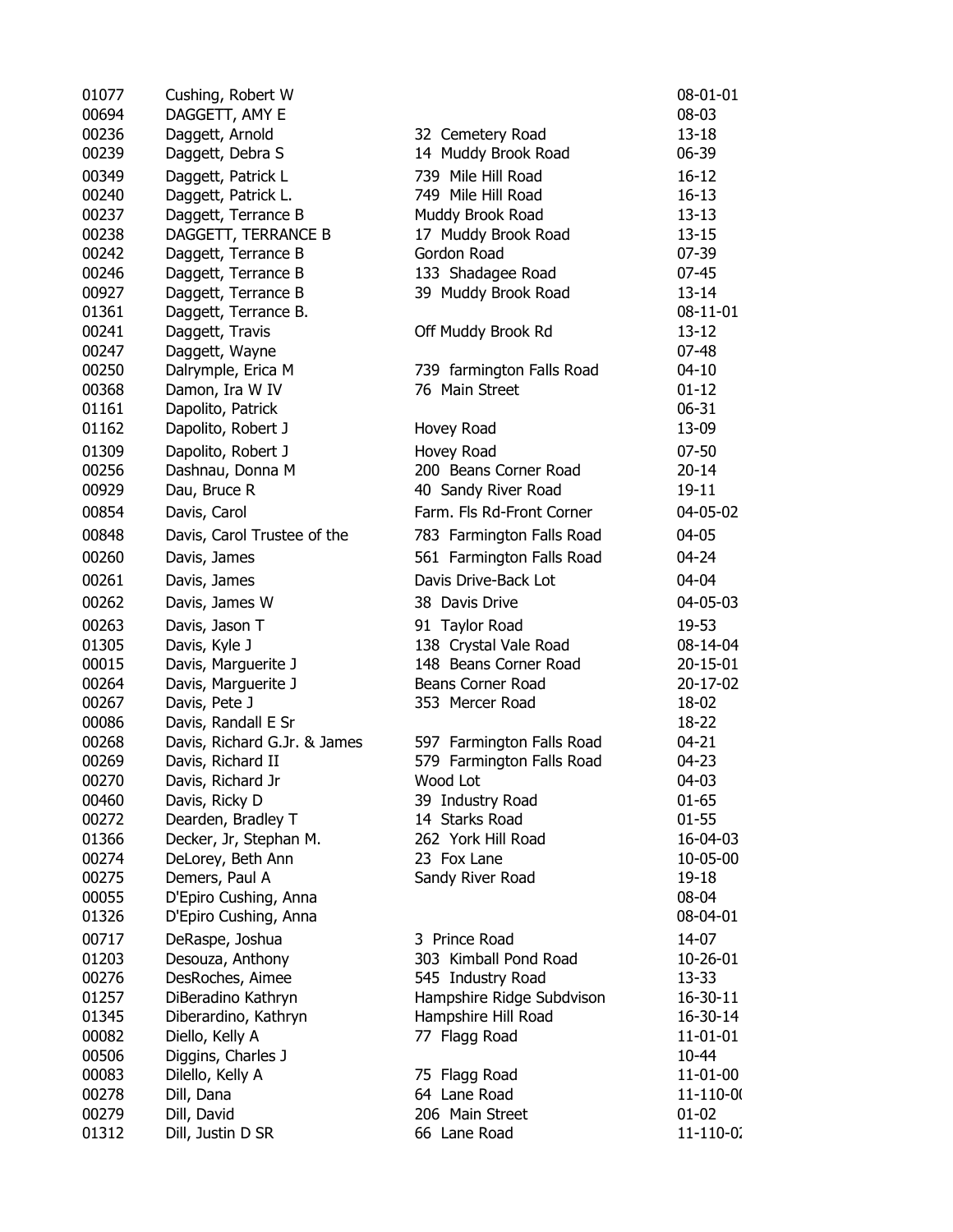| 01241 | Dill, Travis C                  | 36 Lane Road          | 11-110-0. |
|-------|---------------------------------|-----------------------|-----------|
| 00280 | DiMuzio, Martin T               | 525 Kimball Pond Road | $10 - 20$ |
| 01318 | Dingley, Andrew                 | 284 Lane Road         | 19-35-01  |
| 00334 | DINGLEY, ANDREW H               | 284 Lane Road         | 19-35     |
| 00985 | Dinnel, Brian                   | 230A Vienna Road      | $02 - 17$ |
| 00252 | Dipalma, Eric M                 |                       | $06 - 21$ |
| 00527 | Diphilippo, Kathryn D           | 53 Hock Road          | 09-09     |
| 00284 | Dodge, Russell                  | 28 Mercer Road        | $01 - 82$ |
| 00285 | Dodge, Russell                  | 16 Mercer Road        | $01 - 81$ |
| 00650 | Doherty, Timothy J              |                       | $08 - 15$ |
| 00707 | Doherty, Timothy J              |                       | $08-19$   |
| 01234 | Donald, Frank                   | 148 Weeks Mills Road  | 05-14-02  |
| 01213 | Donald, Jeff                    | 136 Weeks Mills Road  | 05-14-01  |
| 01231 | Donald, John Jr                 | Farmington Falls Road | 05-07-02  |
| 01243 | Donald, John L Sr               | Weeks Mills Road      | 12-01-01  |
| 00292 |                                 | 56 Intervale Road     | 04-44     |
| 00216 | Donald, Larry S                 | 679 INDUSTRY ROAD     |           |
|       | Donnell, Jason Alan             |                       | 14-18     |
| 00092 | Dotter, Catherine               | 28 Cape Cod Hill Road | 11-52-00  |
| 00097 | Douin, Corena M                 | 399 Weeks Mills Road  | $06 - 26$ |
| 00295 | Douin, Mione E                  | 203 Main Street       | $01 - 42$ |
| 00299 | Draper, Diane R                 |                       | $18 - 13$ |
| 01356 | Drosdick, Vincent c/o Drosdick  |                       | 19-63-01  |
| 00490 | Dube Environmental              | Lane Road             | 19-65     |
| 00491 | Dube Environmental              | Lane Road             | 12-73     |
| 00440 | Dube, Keelyann                  | 178 Industry Road     | 12-17-00  |
| 00303 | Ducharme, George C              | George Thomas Road    | $03-12$   |
| 00302 | Ducharme, Jay A                 | George Thomas Road    | $03-13$   |
| 00301 | Ducharme, Pamela M              | 68 George Thomas Road | $03 - 11$ |
| 00306 | Dumas, Roger L                  | 131 Vienna Road       | $02 - 03$ |
| 00308 | Duncan, Jesse                   | 49 Five Corners Road  | 10-42     |
| 00307 | Duncan, John                    | 253 York Hill Road    | $09-18$   |
| 01357 | Dunn, Brenda J & James P.       |                       | 11-17-01  |
| 00121 | Dunn, James P                   |                       | 04-74     |
| 00311 | Dunn, James P                   | 59 Chandler Road      | 11-16-01  |
| 00312 | Dunn, James P                   | Kimball Pond Road     | 09-07     |
| 00922 | Dunn, James P                   |                       | $10 - 12$ |
| 00923 | Dunn, James P                   |                       | 10-09     |
| 00314 | Dunn, Ted B                     | 439 Mile Hill Road    | 17-01     |
| 00317 | Duplacy, Ronald C               | 49 Roxy Rand Road     | 16-19     |
| 00836 | DURRELL, BRADLEY J              | 667 Mile Hill Road    | 16-11-01  |
| 00321 | Durrell, David                  | 99 Bailey Hill Road   | $07 - 12$ |
| 00318 | Durrell, Gerald H               | 26 Clearwater Road    | 08-14-02  |
| 00319 | Durrell, Glenn M                | 104 Bailey Hill Road  | 07-19-01  |
| 01156 | Durrell, Lorraine L. & David L. | 145 Bailey Hill Road  | $07 - 14$ |
| 01157 | Durrell, Lorraine L. & David L. | 146 Bailey Hill Road  | $07-17$   |
| 00323 | Durrell, Mark G                 | 109 Bailey Hill Road  | 07-13-01  |
| 00324 | Durrell, Nicholas E             | 780 Weeks Mills Road  | 07-09-01  |
| 00468 | Eastern Postal Realty           | 18 Post Office Road   | 01-94     |
| 01237 | Eastman, James L                | 82 Five Corners Road  | 10-39-03  |
| 00328 | Eggelston, James C              | 62 FOX LANE           | 10-06     |
| 00329 | Eggelston, James C              |                       | 09-04     |
| 00801 | Eggleston, Elizabeth E          |                       | 10-05-01  |
| 01387 | Eggleston, Elizabeth E          |                       | 10-05-02  |
| 00330 | Eldridge, Barbara L             | 128 Beans Corner Road | 20-17-01  |
|       |                                 |                       |           |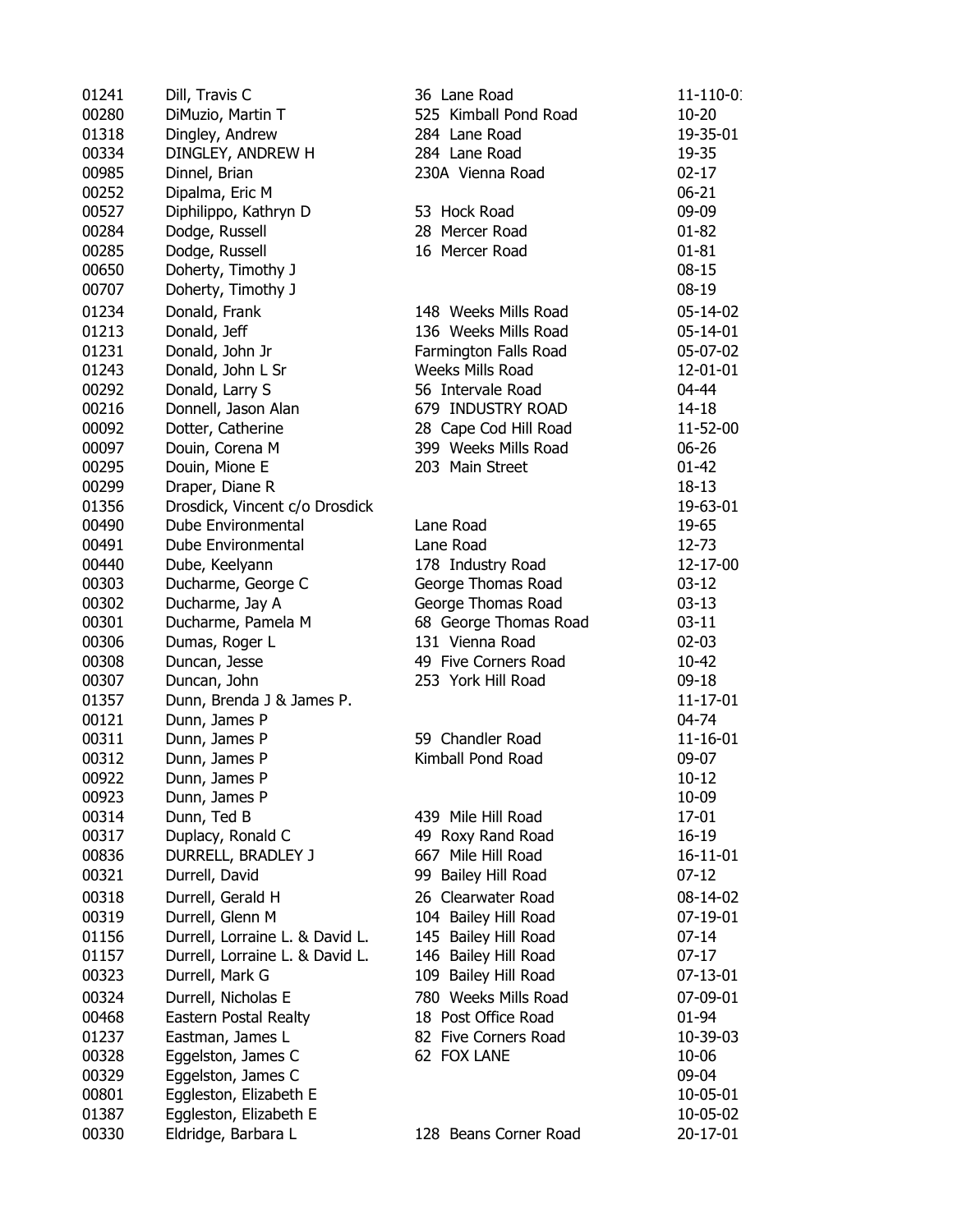| 01040          | Eldridge, Kelly              | 403 Starks Road               | 12-55           |
|----------------|------------------------------|-------------------------------|-----------------|
| 00331          | Eleanor Ltd, Trustee Prince  | 31 Prince Road                | 14-08           |
| 00332          | Eleanor, Ltd Hovey Trust     |                               | $07 - 47$       |
| 00333          | Eleanor, Ltd.                | 644 Industry Road             | 14-12           |
| 00337          | Ellis, Darcy                 | 327 Swan Road                 | 18-51           |
| 00339          | Ellis, Elwin                 | 104 Kimball Pond Road         | 11-75-00        |
| 00831          | Ellis, Kera J                | 55 Lane Road                  | $11 - 108 - 0.$ |
| 00340          | Ellis, Martin G              | 577 Mile Hill Road            | 17-26           |
| 00455          | Ellis, Martin G              | Mile Hill Road                | $11 - 103 - 0$  |
| 00341          | Ellis, Tracy A               | 582 Mercer Road               | 19-47           |
| 00342          | Eng, Whitney, J.             | 111 Salt Marsh Road           | 06-04-01        |
| 00343          | Engler, David P              | 563 Kimball Pond Road         | $10 - 18$       |
| 00465          | Engler, David P              | 578 Kimball Pond Road         | 10-34           |
| 00543          | Ensminger, Mark E            | 111 Kimball Pond Road         | 11-59-00        |
| 00309          | Erb, Allison A               | 62 Starks Road                | $01 - 78$       |
| 00344          | Espeaignette, Augustus T     |                               | $04 - 11$       |
| 00345          | Estes, Carlton               |                               | $09 - 27$       |
| 00346          | Estey, Joel Q. & Joanne      | 153 Vienna Road               | $02 - 05$       |
| 00326          | Evans, John H                |                               | $13 - 27$       |
| 00347          | Evans, John H                | 552 Industry Road             | $13 - 28$       |
| 00044          | Everett, Leslie R Jr         | 36 Jersey Ave                 | 13-37-01        |
| 01389          | FAGAN, DALTON T              |                               | 16-36-02        |
| 00348          | Fagan, Daniel Fred           | 670 Mile Hill Road            | 16-36           |
| 01388          | FAGAN, ELIZA G               |                               | 16-36-01        |
| 00353          | Fails, Walter                | 53 Hemlock Hollow Road        | $20 - 04$       |
| 00354          | Fairbanks, Michael D         | 23 Roxy Rand Road             | 16-18 and       |
| 00445          | Fairbanks, Michael D         |                               | 12-79 & 8       |
| 01089          | FairPoint                    |                               | 05-11-01        |
| 00033          |                              | 21 York Hill Road             | 17-01-02        |
| 00209          | Farnsworth, Julie Ann        | 36 YORK HILL ROAD             | $17 - 13$       |
| 00358          | FARNSWORTH, TYLER W          | 603 607,607B Farmington Falls | 04-20           |
| 00920          | Farrington, Kevin B          | 35 Smith Road                 | 11-33-00        |
| 00398          | Federico, Geno A             | HAMPSHIRE HILL ROAD           | 16-30           |
| 00386          | Feegel, Raymond              |                               |                 |
|                | FEEGEL, RAYMOND E            | Hampshire Hill Road           | 17-28           |
| 01256<br>00338 | Feegel, Raymond E            |                               | 16-30-10        |
|                | Ferrari, Michael P           | 25 Post Office Road           | 11-82-00        |
| 00366          | Ferreira, Edward A           | 25 Industry Road              | $01 - 67$       |
| 00832          | Ferris, Bryan L              | 49 Lane Road                  | 11-108-0.       |
| 00023          | Finnegan, Mary Beth          | 380 Starks Road               | 12-50           |
| 00370          | Firth, John                  | 26 Intervale Road             | $04 - 43$       |
| 00371          | Fischer, Rebecca L.          | 42 Kimball Pond Road          | 11-79-00        |
| 00376          | Fitch, James H Jr            | 151 Starks Road               | 12-64           |
| 00837          | Flagg, Douglas P             |                               | 13-59           |
| 00969          | Flagg, Robin S               | 195 Glenn Harris Road         | 20-09-01        |
| 01127          | Flaherty, Troy E             | Kimball Pond Road             | $09-11$         |
| 00385          | Fleming, James               | 130 Hovey Road                | 14-09           |
| 00387          | Florian, Claudia             | 775 Starks Road               | $20 - 23$       |
| 01108          | FLOYD, RHONDA G              | 20 Webster Road               | 11-43-00        |
| 00740          | Flyer, Charles E             | 312 Industry Road             | 12-26           |
| 00229          | Ford, Jonathan               | 325 Kimball Pond Road         | $10 - 25$       |
| 00936          | FORGIONE, DARRYL A II        | 126 MERCER ROAD               | 11-114-00       |
| 00388          | Foss, Kevin D c/o David Foss |                               | 06-06           |
| 01337          | Foster, Stacie M             | 471 Farmington Falls Road     | 05-03-02        |
| 00390          | Foster, Stephen A            |                               | 18-33           |
|                |                              |                               |                 |

| Starks Road               | 12-55          |  |
|---------------------------|----------------|--|
| ince Road                 | 14-08          |  |
|                           | $07 - 47$      |  |
| ndustry Road              | 14-12          |  |
| Swan Road                 | 18-51          |  |
| <b>Kimball Pond Road</b>  | 11-75-00       |  |
| ane Road                  | 11-108-0.      |  |
| Mile Hill Road            | 17-26          |  |
| lill Road                 | 11-103-0       |  |
| Mercer Road               | 19-47          |  |
| Salt Marsh Road           | 06-04-01       |  |
| <b>Kimball Pond Road</b>  | $10 - 18$      |  |
| <b>Kimball Pond Road</b>  | 10-34          |  |
| <b>Kimball Pond Road</b>  | 11-59-00       |  |
| arks Road                 | $01 - 78$      |  |
|                           | $04 - 11$      |  |
|                           | 09-27          |  |
| /ienna Road               | $02 - 05$      |  |
|                           | $13 - 27$      |  |
| ndustry Road              | 13-28          |  |
| ersey Ave                 | 13-37-01       |  |
|                           | 16-36-02       |  |
| Mile Hill Road            | 16-36          |  |
|                           | 16-36-01       |  |
| emlock Hollow Road        | $20 - 04$      |  |
| <b>Oxy Rand Road</b>      | 16-18 and      |  |
|                           | 12-79 & 8      |  |
|                           | $05 - 11 - 01$ |  |
| ork Hill Road             | 17-01-02       |  |
| ork hill Road             | $17 - 13$      |  |
| 507,607B Farmington Falls | $04 - 20$      |  |
| nith Road                 | 11-33-00       |  |
| <b>SHIRE HILL ROAD</b>    | 16-30          |  |
| shire Hill Road           | 17-28          |  |
|                           | 16-30-10       |  |
| ost Office Road           | 11-82-00       |  |
| dustry Road               | $01 - 67$      |  |
| ane Road                  | 11-108-0.      |  |
| Starks Road               | 12-50          |  |
| tervale Road              | $04 - 43$      |  |
| mball Pond Road           | 11-79-00       |  |
| Starks Road               | 12-64          |  |
|                           | 13-59          |  |
| Glenn Harris Road         | 20-09-01       |  |
| all Pond Road             | $09-11$        |  |
| Hovey Road                | 14-09          |  |
| Starks Road               | $20 - 23$      |  |
|                           |                |  |
| ebster Road               | 11-43-00       |  |
| ndustry Road              | 12-26          |  |
| <b>Kimball Pond Road</b>  | $10 - 25$      |  |
| <b>MERCER ROAD</b>        | 11-114-00      |  |
|                           | 06-06          |  |
| Farmington Falls Road     | 05-03-02       |  |
|                           | 18-33          |  |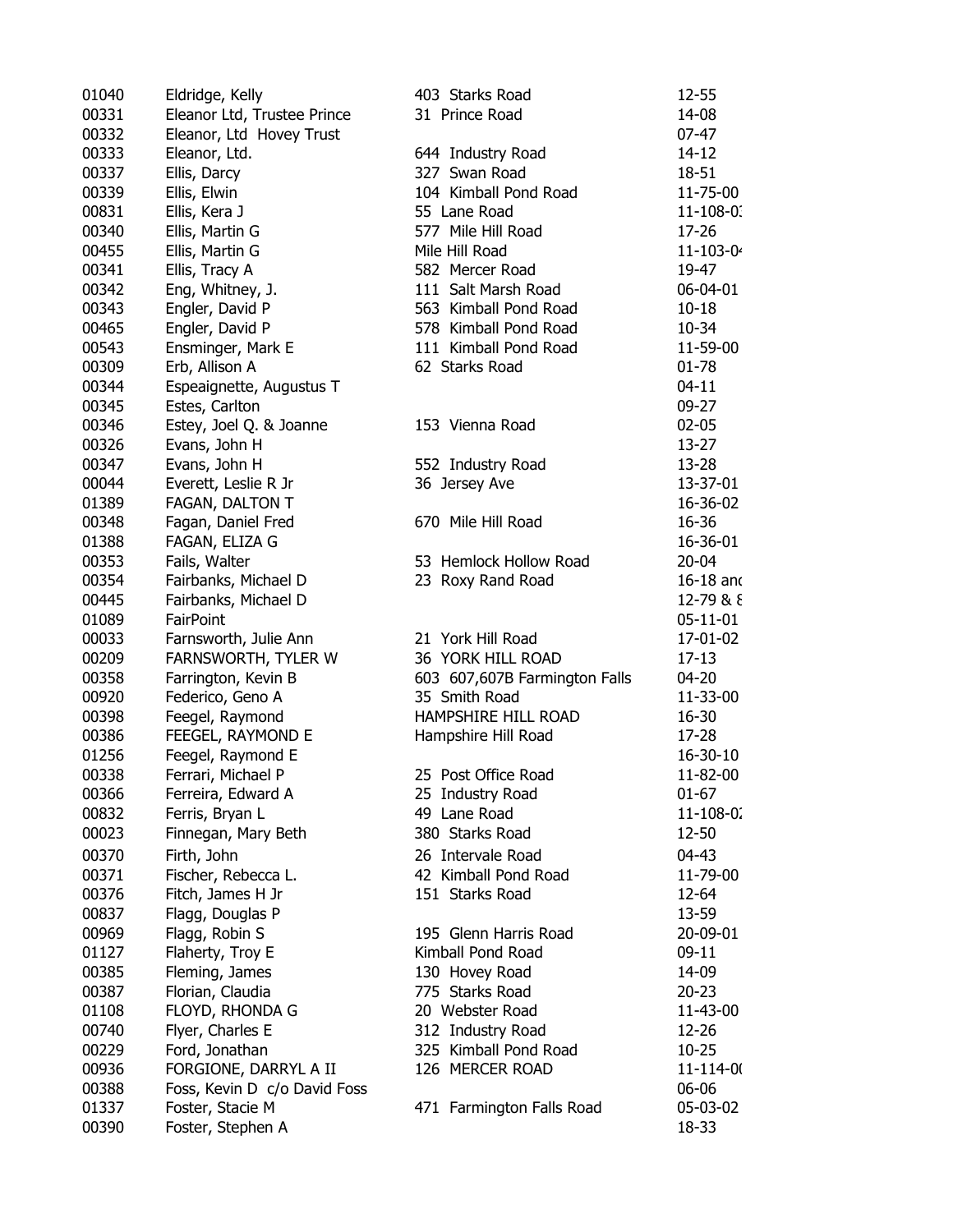| 00613          | France, Russell J          |                           | $10 - 19$         |
|----------------|----------------------------|---------------------------|-------------------|
| 00825          | France, Russell J          | 634 Kimball Pond Road     | $09-16$           |
| 01083          | France, Taylor             | 267 Kimball Pond Road     | $10 - 26$         |
| 00391          | Francis, Donald A          | 230 Glenn Harris Road     | 13-74             |
| 00392          | Franklin Lodge #123        | 48 Mercer Road            | 01-83-01          |
| 00396          | Frasca, Gary               | 132 Crystal Vale Road     | $07 - 02$         |
| 00395          | Fraser, J.T., A.M. & C.A.  | Sandy River Road          | 19-19             |
| 00393          | Frej, Samuel L             | 6 Water Street            | $01 - 22$         |
| 00397          | French, Barbara Haynes     |                           | 09-06             |
| 00574          | French, Malcolm A          |                           | $07-49$           |
| 00575          | French, Malcolm A          | 57 Clearwater Road        | $08 - 16$         |
| 00265          | Fuller, Walter D           |                           | $20 - 15$         |
| 00402          | Gaffar, Arthur H           | <b>Taylor Road</b>        | 18-07             |
| 01328          | Gaffar, Arthur H           | 364 Swan Road             | 18-08-02          |
| 00403          | Gage, Donald A             | Farmington Falls Road     | $05-03$           |
| 00404          | Gage, Donald A             | 471 Farmington Falls Road | 05-04             |
| 01229          | Gage, Donald A             |                           | 04-27-01          |
| 00408          | Gamage, Dean M             | 204 Vienna Road           | $02 - 11$         |
| 00361          | Gardner Bonnie L           |                           | 11-17-00          |
| 00411          | Gardner, Kimberly          | 318 Cape Cod Hill Road    | 03-52-01          |
| 00379          | Gardner, Robert E          | 660 Weeks Mills Road      | $07 - 21$         |
| 00412          | Gardner, Russell T         |                           | 10-01-02          |
| 00413          | Gardner, Russell T         | 52 Dyer Brown Road        | 03-49             |
| 00682          | Gartley, Ronald B          | 10 Lane Road              | $11 - 112 - 0($   |
| 00742          | Gauthier, Lydia C          | 623 Starks Road           | 19-26-01          |
| 00416          | GERMAN, KEVIN J            | 352 Lane Road             | 19-38             |
| 00417          | German, Kevin J            | 26 Taylor Road            | 19-57             |
| 00971          | Giguere, Michael A.        | 118 York Hill Road        | 17-07             |
| 01216          | Gillespie, Mark            | 336 Mile Hill Road        | 17-40-02          |
| 01053          |                            | 325 Swan Road             |                   |
|                | Gilley, Kyle A             |                           | 18-50             |
| 00420<br>00421 | Giraldo, Rodrigo           |                           | 08-05<br>08-05-01 |
|                | Giraldo, Rodrigo           |                           |                   |
| 00422<br>00706 | Giraldo, Rodrigo           |                           | $08 - 13$         |
|                | Giraldo, Rodrigo           |                           | 08-09             |
| 00521          | Girard, Marc               | 43 Beans Corner Road      | $20 - 33$         |
| 00520          | Girard, Mark B             | 61 Beans Corner Road      | 20-34             |
| 00676          | Giustra, Matthew           | 439 Weeks Mills Road      | 06-28-01          |
| 00423          | Gleason, Russell S         |                           | 03-06             |
| 00847          | Gleason, Russell S         |                           | $03 - 05$         |
| 01010          | Glidden, Justin F          | 28 Dumeny Road            | 18-39             |
| 00624          | Goettsche Spurling, Tor    | 263 Lane Road             | 19-62             |
| 00378          | Goggin, Patrick            | Mile Hill Road            | 11-102-00         |
| 00424          | Goldsmith, Dana            | 583 Weeks Mills Road      | $07 - 23$         |
| 00425          | Gomes, Stephen F           | Stones Corner Road        | 13-45             |
| 00257          | Gootkin, David             | George Thomas Road        | 03-04             |
| 00217          | Gordon, Joseph             | 687 Industry Road         | 14-17             |
| 00697          | <b>GORDON, KIMBERLEY S</b> | 127 Main Street           | $01 - 35$         |
| 00434          | Gordon, Nancy N            | 86 Mercer Road            | $01 - 85$         |
| 00919          | Gould, Agnes W             | 183 Starks Road           | 12-61-01          |
| 00435          | Goulet, John               | 84 York Hill Road         | 17-09             |
| 00367          | Goulet, John Y             |                           | 17-08             |
| 00481          | Grams, Sarah M             | 439 Cape Cod Hill Road    | 04-65             |
| 01098          | Granat, David C            | 545 Mile Hill Road        | $17 - 25$         |
| 00437          | Granberg, Brent L          | 23 Kimball Pond Road      | 11-54-00          |
|                |                            |                           |                   |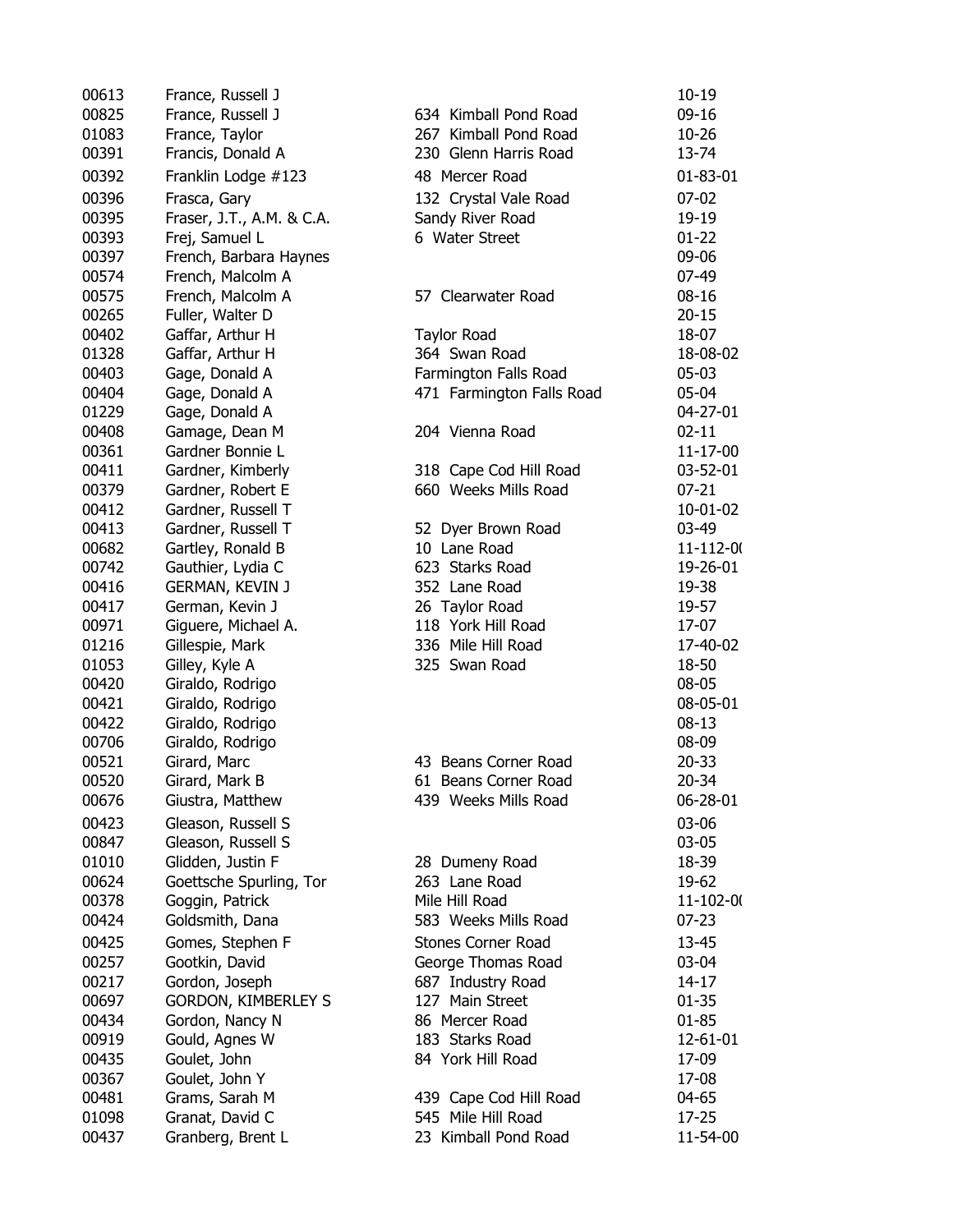| 00438 | Grant, David A       |
|-------|----------------------|
| 01334 | Grant, David A       |
| 00203 | Grant, Joshua A      |
| 00512 | Grant, Linda H.      |
| 00566 | Gray, Tracy A        |
| 00443 | Greene, Gregory      |
| 00444 | Greenough, James F   |
| 00446 | Griswold, Alfred     |
| 00448 | Grover, Douglas A    |
| 01207 | Guimond, Diane E     |
| 00655 | Guimond, Roland J    |
| 01208 | Guimond, Roland J    |
| 01294 | Guimond, Roland J    |
| 01006 | Gullifer, Amanda L   |
| 00451 | Gunn, Daniel         |
| 00452 | Gunn, Daniel         |
| 00997 | Guppy, Christopher J |
| 00725 | HA, THUAN            |
| 00695 | Hackett, Dustin      |
| 00526 | Hakins, Richard M    |
| 01061 | Haley, Emily J       |
| 00297 | Hall, Eric           |
| 00464 | Hamlin, Dean F       |
| 00091 | Hamlin, Todd J       |
| 00466 | Hanson, Mercy M      |
|       |                      |
| 00467 | Hardy, Bonita R      |
| 00471 | Hardy, Earl          |
| 00473 | Hardy, Earl          |
| 00470 | Hardy, Earl W        |
| 01325 | Hardy, Earl W        |
| 01235 | Hardy, Ruby L.       |
| 01355 | Harris Seth          |
| 00476 | Harris, Adrian       |
| 00478 | Harris, Alvin        |
| 00414 | Harris, Cody B.      |
| 00415 | Harris, Cody B.      |
| 00030 | Harris, Danielle E   |
| 00482 | Harris, David        |
| 00483 | Harris, Derek R      |
| 00450 | Harris, Douglas B    |
| 00498 | Harris, Gladys P     |
| 01330 | Harris, Jeanne       |
| 00485 | Harris, Jeffery S    |
| 00486 | Harris, Jeffery S    |
| 00488 | Harris, Jeffrey S    |
| 00487 | Harris, John         |
| 00499 | Harrison, Edmund     |
| 00502 | Hart, Milton         |
| 00503 | Hartel, Gail         |
| 00928 | Hartford, Scott      |
| 00611 | Hauser, Wendy L      |
| 00509 | Hawxwell, Jaren      |
| 00510 | Heald, Larry S       |
| 00513 | Hebert, Kerry D      |
|       |                      |

| 00438 | Grant, David A       | 19 Flagg Road            | 11-08-00   |
|-------|----------------------|--------------------------|------------|
| 01334 | Grant, David A       |                          | 04-073-0   |
| 00203 | Grant, Joshua A      | 115 Intervale Road       | 04-59      |
| 00512 | Grant, Linda H.      | 49 Cape Cod Hill Road    | $01 - 102$ |
| 00566 | Gray, Tracy A        | 711 Cape Cod Hill Road   | $03 - 30$  |
| 00443 | Greene, Gregory      | 96 Farmington Falls Road | $01 - 39$  |
| 00444 | Greenough, James F   | 169 Starks Road          | 12-61      |
| 00446 | Griswold, Alfred     | 226 Mile Hill Road       | 11-99-00   |
| 00448 | Grover, Douglas A    |                          | 14-32      |
| 01207 | Guimond, Diane E     |                          | 04-54-02   |
| 00655 | Guimond, Roland J    |                          | 04-54      |
| 01208 | Guimond, Roland J    |                          | 04-54-03   |
| 01294 | Guimond, Roland J    | 173 Intervale Road       | 04-54-04   |
| 01006 | Gullifer, Amanda L   | 455 Weeks Mills Road     | 06-28      |
| 00451 | Gunn, Daniel         |                          | 11-65-00   |
| 00452 | Gunn, Daniel         | 232 Kimball Pond Road    | 11-69-00   |
| 00997 | Guppy, Christopher J | 791 Mile Hill Road       | $16 - 16$  |
| 00725 | HA, THUAN            | Swan Road (Lazy Lane)    | 18-29      |
| 00695 | Hackett, Dustin      | George Thomas Road       | $03-03$    |
| 00526 | Hakins, Richard M    | 97 Main Street           | $01 - 31$  |
| 01061 | Haley, Emily J       | 190 Vienna Road          | $02 - 12$  |
| 00297 | Hall, Eric           | Lane Road                | 19-61-01   |
| 00464 | Hamlin, Dean F       | 767 Industry Road        | 14-28-02   |
| 00091 | Hamlin, Todd J       | <b>Intervale Road</b>    | 04-61      |
| 00466 | Hanson, Mercy M      | 186 Cape Cod Hill Road   | 11-23-01   |
| 00467 | Hardy, Bonita R      | 908 Weeks Mills Road     | $07-07$    |
| 00471 | Hardy, Earl          |                          | 08-07      |
| 00473 | Hardy, Earl          |                          | 08-08      |
| 00470 | Hardy, Earl W        | 879 Weeks Mills Road     | $07 - 04$  |
| 01325 | Hardy, Earl W        |                          | 07-06-01   |
| 01235 | Hardy, Ruby L.       | 887 Weeks Mills Road     | 07-04-01   |
| 01355 | Harris Seth          | 123 George Thomas Road   | 04-39-01   |
| 00476 | Harris, Adrian       | <b>Starks Road</b>       | 19-03      |
| 00478 | Harris, Alvin        | 67 Cape Cod Hill Road    | 11-15-01   |
| 00414 | Harris, Cody B.      |                          | 13-07      |
| 00415 | Harris, Cody B.      | 85 Cemetery Road         | 13-06      |
| 00030 | Harris, Danielle E   | 71 Farmington Falls Road | 01-48-02   |
| 00482 | Harris, David        | 318 Mercer Road          | 19-66      |
| 00483 | Harris, Derek R      | Intervale Road           | 04-53      |
| 00450 | Harris, Douglas B    | 265 Kimball Pond Road    | 11-67-00   |
| 00498 | Harris, Gladys P     | 359 Weeks Mills Road     | $06 - 22$  |
| 01330 | Harris, Jeanne       | 153 Lane Road            | 19-65-01   |
| 00485 | Harris, Jeffery S    | 515 Starks Road          | 19-26      |
| 00486 | Harris, Jeffery S    | 626 Starks Road          | 19-04      |
| 00488 | Harris, Jeffrey S    | 529 Starks Road          | 19-27      |
| 00487 | Harris, John         |                          | $01 - 61$  |
| 00499 | Harrison, Edmund     | 104 Lane Road            | 12-75      |
| 00502 | Hart, Milton         | 486 Industry Road        | 13-25      |
| 00503 | Hartel, Gail         | 594 Mercer Road          | 19-48      |
| 00928 | Hartford, Scott      | 169 York Hill Road       | 10-48-01   |
| 00611 | Hauser, Wendy L      | 218 Lane Road            | 19-32      |
| 00509 | Hawxwell, Jaren      |                          | $20 - 31$  |
| 00510 | Heald, Larry S       | 11 Flagg Road            | 11-09-00   |
| 00513 | Hebert, Kerry D      |                          | 18-38      |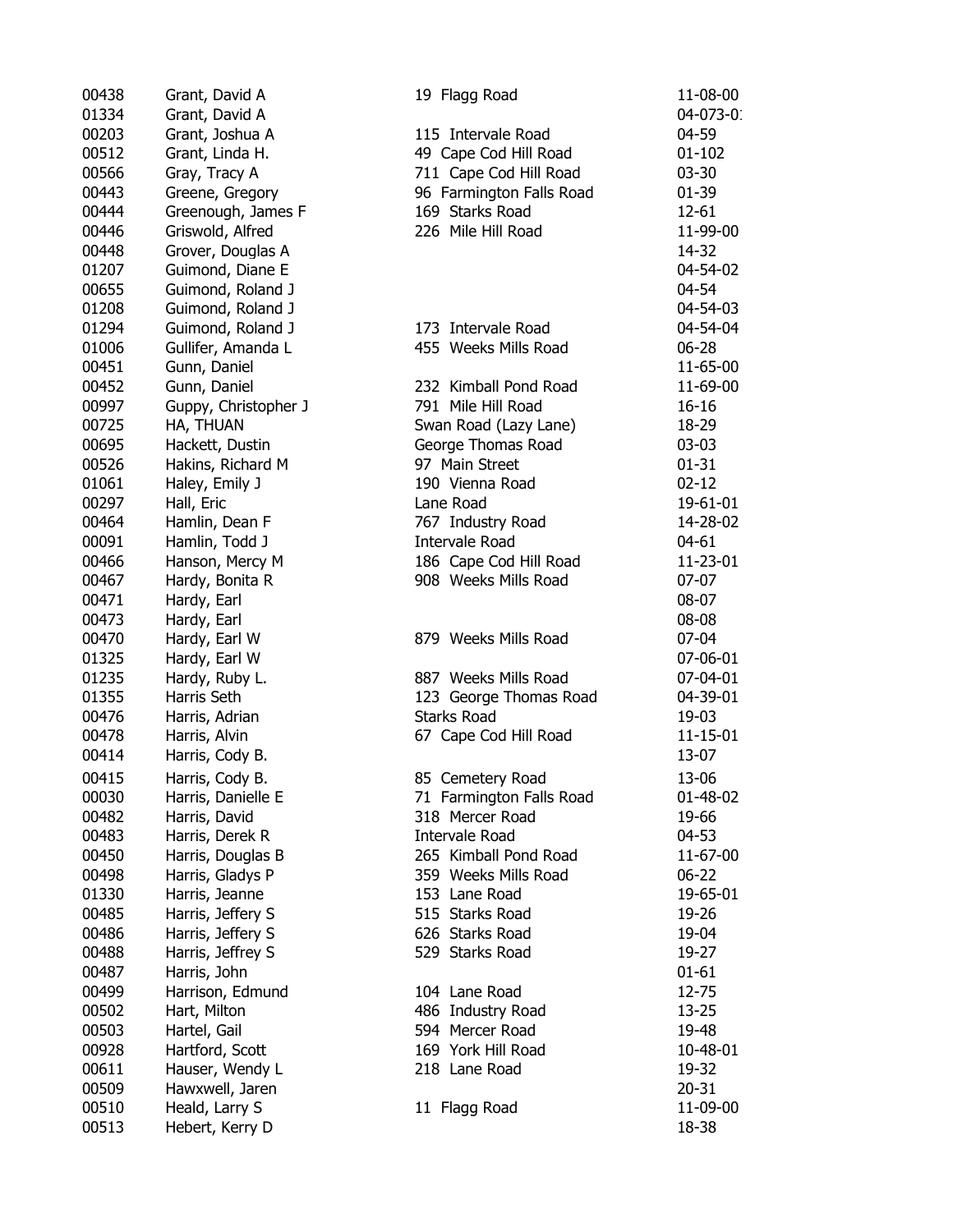| 00968 | Helen Tiller, LLC            |                           | $20 - 09$ |
|-------|------------------------------|---------------------------|-----------|
| 00585 | Helger, Katelyn              | 45 Smith Road             | 11-34-00  |
| 00010 | Henderson, Thomas            | 228 Starks Road           | $12 - 43$ |
| 00758 | Henderson, Timothy           | 209 Mile Hill Road        | 11-93-00  |
| 00116 | Henderson, Timothy J         | 297 Farmington Falls Road | 05-08     |
| 00117 | Henderson, Timothy J         |                           | $05 - 19$ |
| 00514 | Hendrickson, Victoria Leslie | 103 Flagg Road            | 12-78     |
| 00515 | Hensley, William M Jr        | 32 Starks Road            | $01 - 70$ |
| 00516 | Hensley, William M Jr        |                           | $01 - 62$ |
| 01068 | Hickey, Michael J            | 115 Weeks Mills Road      | 12-05-01  |
| 00517 | Hilinski, Christine R        | 582 Mile Hill Road        | 17-30     |
| 00908 | Hill, Joshua R               | 709 Weeks Mills Road      | $07 - 27$ |
| 00518 | Hill, Mildred E              |                           | $10 - 03$ |
| 00823 | Hills-Pettitt, Christopher   | 538 Mile Hill Road        | 17-31     |
| 00519 | Hiltz, Rodney B              | 31 Bents Pond Road        | $09 - 25$ |
| 00865 | Hinkley, Rian                |                           | $20 - 22$ |
| 00866 | Hinkley, Rian                | 715 Starks Road           | 19-05     |
|       |                              |                           |           |
| 00523 | Hjort, Jonathan              | 20 Industry Road          | 12-11-00  |
| 00524 | Hjort, Jonathan              |                           | 13-52     |
| 00525 | Hjort, Jonathan R            | 311 Beans Corner Road     | $13 - 53$ |
| 00675 | Hjort, Jonathan R            | 446 Beans Corner Road     | 14-45     |
| 01021 | Hjort, Jonathan R            | 303 Beans Corner Road     | 13-53-01  |
| 00528 | Holderried, Wayne A          | 331 Beans Corner Road     | $13 - 51$ |
| 01238 | Holmes, Elizabeth            | Five Corners Road         | 10-43-02  |
| 00529 | Holmes, Ronald               | 246 Industry Road         | 12-22-00  |
| 00532 | Holt, David A                | 572 Mercer Road           | 19-46     |
| 00731 | Hood, Jeffrey M.             | 167 Main Street           | $01 - 37$ |
| 00258 | Hooker, Rachel               | Beans Corner Road         | 20-14-01  |
| 00534 | Hooper, Marguerit            | Swan Road                 | $18 - 23$ |
| 00536 | Hooper, Marguerit            | 111 Swan Road             | 18-24     |
| 00535 | Hooper, Paul R               | 469 Industry Road         | 13-34     |
| 00653 | Hooper. Adam M.              | 36 Welch Road             | 09-26     |
| 00538 | Horridge, Nelson L Jr        | 128 Intervale Road        | 04-48     |
| 00539 | Hoth, Kimbal L               |                           | 11-60-00  |
| 00540 | Houle, Rebecca S             | 51 Farmington Falls Road  | $01 - 50$ |
| 00541 | Hovey, Maurice               |                           | 06-32     |
| 00542 | Howard, Scott D              |                           | 18-35     |
| 01280 | Hudak, Rye M                 | 82 Hemlock Hollow Road    | $20 - 06$ |
| 00426 | Huff, Herbert N              | 168 George Thomas Road    | 03-01     |
| 00548 | Hunter, Amy K                | 490 Mile Hill Road        | 17-33     |
| 00550 | Hussey, Peter G              |                           | 16-05-01  |
| 00551 | Hussey, Peter G              |                           | 16-06     |
| 00552 | Hutchinson, Randy C Sr       | 234 Swan Road             | 18-15-02  |
| 01204 | Hutchinson, Ryan             | 299 Kimball Pond Road     | 10-26-02  |
| 01212 | Hutchinson, Ryan C           | 289 Kimball Pond Road     | 10-26-03  |
| 01263 | Ireton, Patricia O. c/o      | 173 Lane Road             | 19-64-01  |
| 01155 | JENKS, JEFFREY W             | 90 Lane Road              | 12-76     |
| 00556 |                              |                           | 10-04     |
|       | Jessop, Theresa M            | 285 Dyer Brown Road       |           |
| 00290 | John L Donald Sr. and Marcia | 219 Weeks Mills Road      | 13-01     |
| 01069 | John L Donald Sr. and Marcia | 227 Weeks Mills Road      | 13-01-01  |
| 00286 | John L. Donald Sr and Marcia | Farmington Falls Road     | 05-07     |
| 00287 | John L. Donald Sr and Marcia | Farmington Falls Road     | $05 - 20$ |
| 00288 | John L. Donald Sr and Marcia | Weeks Mills Road          | 12-06-00  |
| 00289 | John L. Donald Sr and Marcia | Weeks Mills Road          | $05 - 13$ |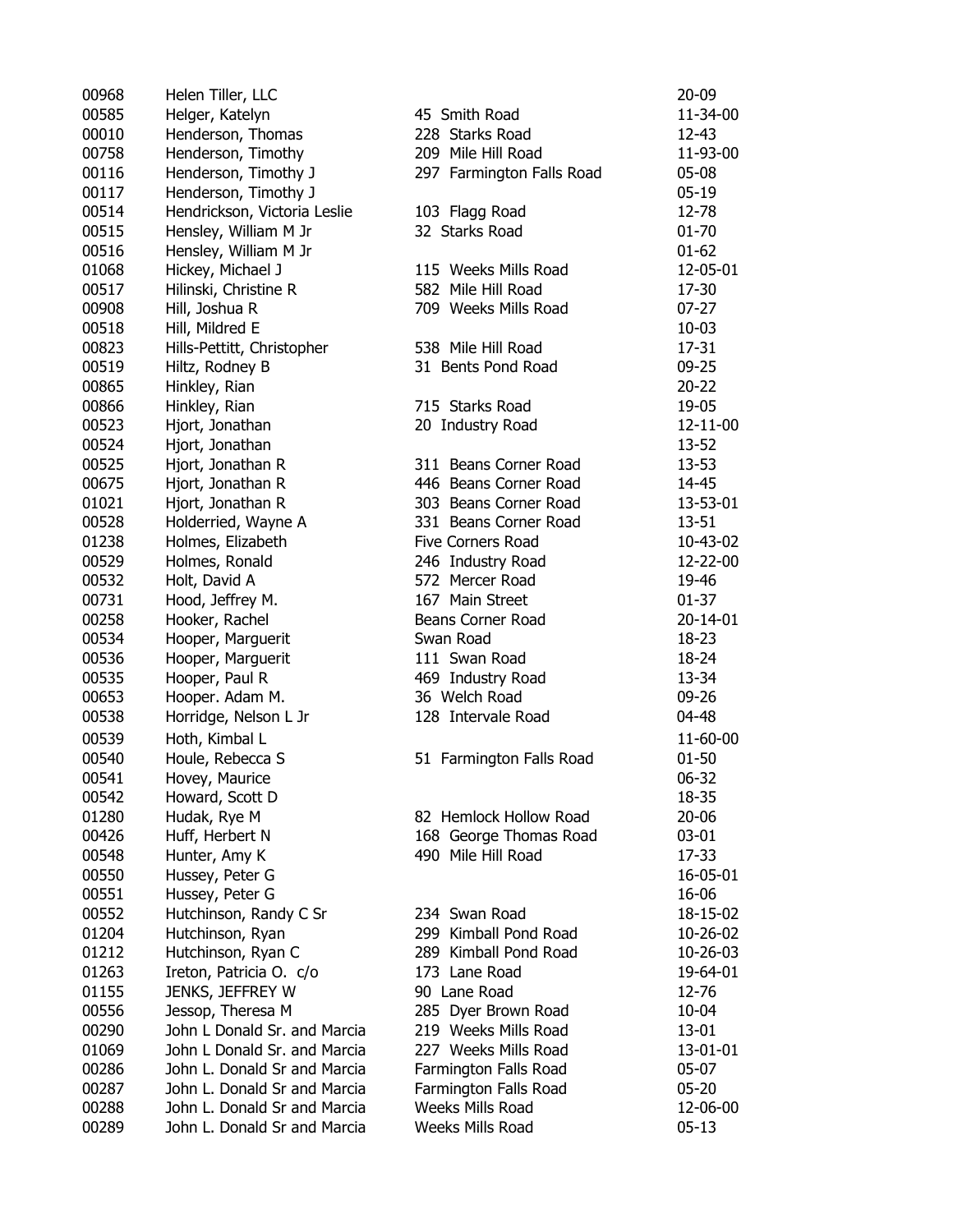| 00291 | John L. Donald Sr and Marcia | Weeks Mills Road                                | $05 - 14$      |
|-------|------------------------------|-------------------------------------------------|----------------|
| 00558 | Johnsen, Bruce               | 70 Whittier Road                                | 03-28-01       |
| 00273 | Johnson, Darrell             | 283 Swan Road                                   | 18-44          |
| 00144 | Johnson, Frank J. (Personal  |                                                 | 10-39-02       |
| 00596 | Johnson, John Sr             | 65 Smith Road                                   | 11-36          |
| 00791 | Johnson, Steven              |                                                 | 10-38          |
| 00792 | Johnson, Vercille            | Kimball Pond Road                               | $10 - 37$      |
| 00059 | Jones-Begin, Lindsay E M     | Mile Hill Road                                  | 17-35-07       |
| 00322 | Jordan, Michael J            | 104 Crystal Vale Road                           | $07 - 01$      |
| 00561 | Kaherl, Carlton              | 87 Main Street                                  | $01 - 29$      |
| 00562 | Kaivas, Charles E            |                                                 | $02 - 16$      |
| 00102 | KARKOS-POWERS, LOGAN E       | 419 CAPE COD HILL ROAD                          | 04-67          |
| 00428 | Karlson, Francis E           | 217 Vienna Road                                 | 02-09          |
| 00564 |                              | 138 Mercer Road                                 | $11 - 114 - 0$ |
|       | Keach, Randall R             |                                                 |                |
| 00567 | Keith, Alan Richard          | 146 Swan Road                                   | 18-16          |
| 01025 | Kelley, Deanna               | 482 Cape Cod Hill Road                          | 03-37          |
| 01171 | Kelley, Deanna               | Cape Cod Hill Road                              | 03-37-01       |
| 01198 | Kelly, Dana R                | 232 Clearwater Road                             | 08-01          |
| 00696 | Kelly, Ian B                 |                                                 | 13-40          |
| 00970 | Kempton, Gerald              |                                                 | 10-49          |
| 00569 | Kempton, Gerald L            | 77 York Hill Road                               | 10-50          |
| 00573 | Kendall, G Austin Jr         | 4 Water Street                                  | $01 - 23$      |
| 00571 | Kendall, G. Austin Jr        | 52 Main Street                                  | $01 - 17$      |
| 00572 | Kendall, G. Austin Jr        | 54 Main Street                                  | $01 - 16$      |
| 00576 | Kennedy, Alton L Sr          | 5 Starks Road                                   | 01-80          |
| 00578 | Kennelly, Steven S           | <b>Starks Road</b>                              | 12-63          |
| 00364 | Kent, Jeffrey                | Cape Cod Hill Road                              | 04-69          |
| 01191 | Kern, Monica                 | 210 George Thomas Road                          | 04-34-01       |
| 00579 | Kerr, Lenny R                | 131 Intervale Road                              | 04-57          |
| 00580 | Kidd, John J                 | Farmington Falls Road                           | $05-05$        |
| 00461 | Kimball, Maydean             | 659 Farmington Falls Road                       | $04 - 17$      |
| 00581 | Kimmick, Edith M             | 89 Jersey Ave                                   | 13-61          |
| 00910 | Kimmick, Edith M             | 69 Cemetery Road                                | 13-08          |
| 00668 | King, Mark A                 | 195 Smith Road                                  | $11 - 16 - 00$ |
| 00583 | Kinney, Randolph             | 569 Mercer Road                                 | 19-54          |
| 00698 | Kleppinger, Maria            |                                                 | 14-53          |
| 00504 | Knapp, Kiley R               | 143 Glenn Harris Road                           | 20-01          |
| 00405 | Knedler, Richard D           | 504 Farmington Falls Road                       | 04-27          |
| 00586 | Knight, Eugene               |                                                 | 08-21          |
| 00484 | Knight, Melanie S            | 347 Weeks Mills Road                            | 06-22-01       |
| 00351 | Knight, Susan S              | 6 Bailey Hill Road                              | $07 - 20$      |
| 00588 | Knoppers, Bouke              |                                                 | 06-02          |
| 01058 | Knowles, Elizabeth J         | 421 Starks Road                                 | 19-31-01       |
| 00031 | Knowles, Orin A II           | 99 Mercer Road                                  | 11-87-00       |
| 00861 |                              |                                                 | 05-05-01       |
|       | Knox, Travis M               | 411 Farmington Falls Road<br>537 Mile Hill Road | 17-24          |
| 00590 | Koch, Linda Sue Waters       |                                                 |                |
| 00591 | Kruchkow, Diane              | 3 Salt Marsh Road                               | 06-03          |
| 00592 | Kruchkow, Diane              |                                                 | 06-13          |
| 01196 | Kruchkow, Diane              |                                                 | 06-02-01       |
| 00593 | Kump, Anna M                 | 53 Cunningham Road                              | 13-21          |
| 00594 | Labatte, David               | Mile Hill Road                                  | 17-19          |
| 00595 | Labree, Horace               | 40 Industry Road                                | 12-12-00       |
| 01020 | Lachance, Gary               |                                                 | 11-106-00      |
| 00599 | Ladd, Warren                 | 358 Weeks Mills Road                            | $06 - 16$      |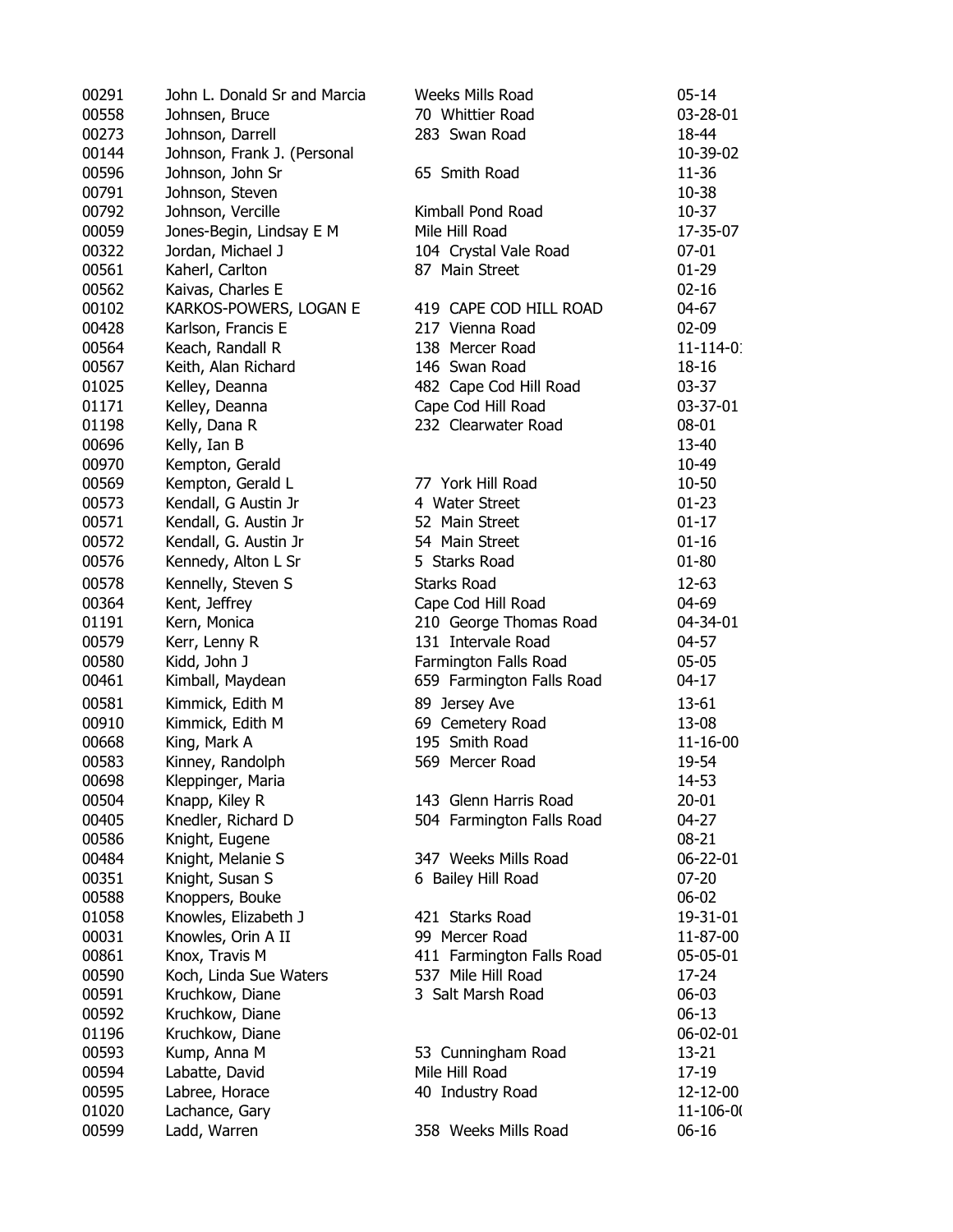| 00600 | Ladies Aid Lot             |                           | 13-16     |
|-------|----------------------------|---------------------------|-----------|
| 00957 | Laforge, Racheal N         | 128 Bassett Road          | 14-26     |
| 00601 | LaForge, Tina Marie        | 756 Mile Hill Road        | 16-34     |
| 00809 | Laliberte, Lori Ann        | 193 Kimball Pond Road     | 11-63-00  |
| 01367 | Laliberte, Robert          | Mile Hill Road            | 11-95-01  |
| 00603 | Laliberte, Robert A        | 335 Mile Hill Road        | 10-52     |
| 00604 | Laliberte, Robert A        |                           | 10-46     |
| 00605 | Lamb, Perry                | 145 Salt Marsh Road       | 06-05     |
| 00607 | Lambert, Dennis L          |                           | 18-37     |
| 00610 | Landford, Frank W          | <b>Industry Road</b>      | $12 - 24$ |
| 00614 | LaPlant, David             | 693 Weeks Mills Road      | $07 - 26$ |
| 00475 | Laverdiere, Richard R      | 133 Glenn Harris Road     | $12 - 52$ |
| 00617 | Lawrence, John Jr          | 175 Swan Road             | $18-27$   |
| 00618 | LBL Inc.                   | 71 Main Street            | $01 - 26$ |
| 00737 | Lebel, Kristian E          | 751 Weeks Mills Road      | 07-30-01  |
| 00621 | LeBlond, Paul D            | 73 George Thomas Road     | 04-41     |
| 01233 | Lee, Jayson                | 2 Weeks Mills Road        | 05-11-02  |
| 00829 | LEHIGH, BONITA M           | 96 George Thomas Road     | $03 - 10$ |
| 01317 | Leif, Ekengren             | Swan Road-Back Lot        | 18-42-01  |
| 00577 | Lemieux, Jason M           | 11 York Hill Road         | 17-01-01  |
| 00626 | Lemieux, Matthew V         | 100 Hovey Road            | $14 - 10$ |
| 00628 | LePage, Gordon D           | 81 Beans Corner Road      | $20 - 35$ |
| 00629 | LePage, Gordon D           | 91 Beans Corner Road      | 20-35-01  |
| 00630 | Leso, Robert               |                           | $03 - 33$ |
| 00898 | Letarte, Melissa L         | 721 Farmington Falls Road | 04-13-01  |
| 01184 | Letourneau, Gregory E      | 366 Mile Hill Road        | 17-40     |
| 01043 | Leung, Nelson              | 54 York Hill Road         | $17 - 11$ |
| 01300 | Levesque, Josh C           | 47 York Hill Road         | 17-02-01  |
| 00632 | Lewis, Joseph              | 143 Kimball Pond Road     | 11-61-00  |
| 00433 | Libby Lori J.              | Swan Road                 | 18-40     |
| 01343 | LIBBY, KEVIN A             | Intervale Road            | 04-47-01  |
| 00634 | Libby, Lori J              | 287 Swan Road             | 18-45     |
| 00635 | Libby, Lorie J             |                           | 18-11-02  |
| 01209 | Lidstone, David J          | 277 Kimball Pond Road     | 10-26-04  |
| 00636 | Lidstone, Ralph            | 89 Cape Cod Hill Road     | 11-14-00  |
| 00637 | Lidstone, Timothy R        |                           | 13-35     |
| 00646 | Life Enrichment Advancing  | 777 Industry Road         | 14-28-03  |
| 01046 | Lilja, Cynthia A           | 363 Starks Road           | 12-57-01  |
| 00756 | Lilly Joshua               | 50 Clearwater Road        | $08 - 11$ |
| 00244 | Lilly, Joshua              |                           | $08 - 10$ |
| 00638 | Linkletter Timberlands LLC |                           | 16-05     |
| 00639 | Linkletter Timberlands LLC |                           | 17-06     |
| 00640 | Lisk, Roger E              | 701 Cape Cod Hill Road    | $03 - 29$ |
| 00641 | Lisk, Roger E              | Cape Cod Hill Road        | $03 - 31$ |
| 00642 | Lisk, Roger E              | Cape Cod Hill Road        | $03 - 20$ |
| 00681 | Littlefield, Terry         | 3 Mile Hill Road          | 11-89-00  |
| 00784 | Liu, Huifen                | 210 Industry Road         | 12-20-00  |
| 00643 | Lochala, Zale              | 514 Starks Road           | 19-02     |
| 00644 | Log-Land Corp.             |                           | 12-47     |
| 00645 | Longyear, Barry B          | 175 Vienna Road           | $02 - 06$ |
| 01386 | Lopez, Kaija               |                           | 09-06-01  |
| 00709 | Lovell, Patricia L         | 212 Beans Corner Road     | $20 - 13$ |
| 00647 | Lowe, Donald J             | 119 Intervale Road        | 04-58     |
|       |                            |                           |           |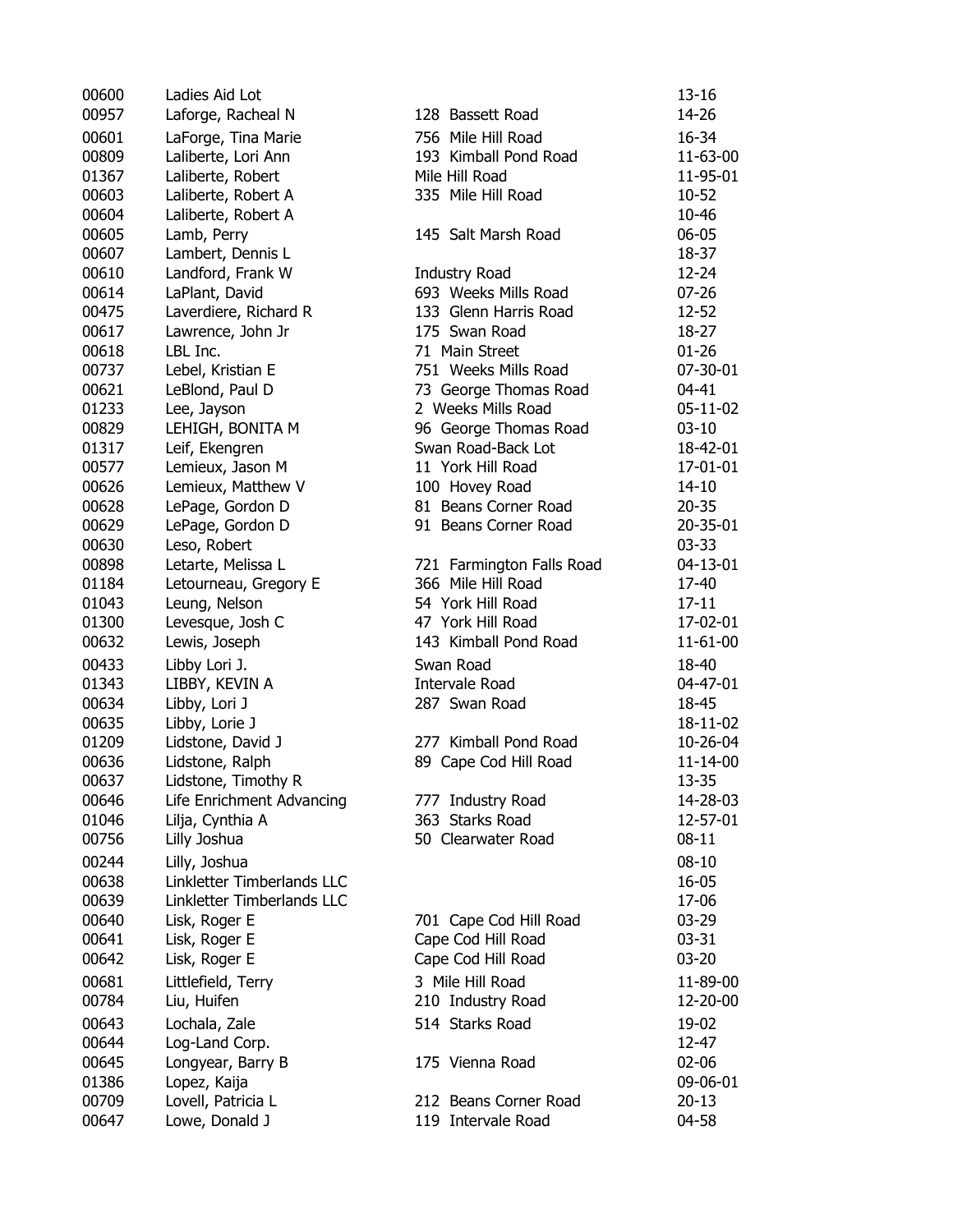| 00813 | Luce, Cheryl L              | 148 Swan Road             | 18-16-01        |
|-------|-----------------------------|---------------------------|-----------------|
| 01145 | Luce, James                 | 147 Swan Road             | 18-26           |
| 00380 | Luce, N. F., Inc.           | Mile Hill Road            | $11 - 101 - 0.$ |
| 00377 | Luce, N.F., Inc.            | 146 Mile Hill Road        | $11 - 101 - 00$ |
| 00325 | LUCHINI, EDWARD R           | 524 Industry Road         | 13-26           |
| 00649 | Luick, Max                  | 122 Bailey Hill Road      | $07 - 18$       |
| 00616 | Lunt, Jason T               | 369 Swan Road & 61 Taylor | 19-52           |
| 00089 | Lynch, Shari A              | 72 Hovey Road             | 14-10-02        |
| 01113 | Lyon, Warren                | 43 Swan Road              | 18-19           |
| 00449 | Lyons, Tammy                | 87 Warren Road            | 18-25           |
| 01080 | M&N Douin LLC.              | 150 Mercer Road           | 11-113-00       |
| 00652 | MacHenry, David             | 29 Hovey Road             | 14-06           |
| 01284 | Macleod, Daniel B           | 83 Intervale Road         | 04-61-01        |
| 01267 | Maine S.A.D. #9             |                           | 03-36-02        |
| 00656 | Makinen, Suzanne            | 12 York Hill Road         | $17 - 16$       |
| 00657 | Mann, James N               |                           | 14-50           |
| 00659 | Manter, Edith R             | 39 Mercer Road            | $01 - 93$       |
| 00660 | Manter, Edith R             | 90 Main Street            | $01 - 10$       |
| 00661 | Marcellino, Thomas T        |                           | $06 - 10$       |
| 00662 | Marcellino, Thomas T        | 73 Salt Marsh Road        | 06-04           |
| 00766 | Marshall, Collin            | 62 Main Street            | $01 - 14$       |
| 00664 | Martin, Brett J             |                           | 17-36           |
| 00442 |                             | 48 Mile Hill Road         |                 |
|       | Martin, Jeanine E           |                           | $11 - 103 - 0.$ |
| 00665 | Martin, Kenneth R           | 110 Cape Cod Hill Road    | 11-27-00        |
| 00666 | Martin, Norman J            | 84 Sandy River Road       | 19-13           |
| 00667 | Martin, Norman J            | Sandy River Road          | 19-14           |
| 00669 | Martin, Robert C            | 51 Bents Pond Road        | 09-29           |
| 00671 | Martineau, Lynne            | 19 Industry Road          | $01 - 68$       |
| 00277 | Martineau, Vivianne         | 523 Industry Road         | 13-33-01        |
| 00673 | Mason, Ronald T             | 360 Mason Road            | $05 - 01$       |
| 00674 | Mason, Ronald T             |                           | 06-07           |
| 00138 | Mathews, Dona E             | 178 Kimball Pond Road     | 11-7100         |
| 00678 | Mayer, Karl (devisees of)   | Mile Hill Road            | 11-74-00        |
| 00436 | Maynard, Nathanael          | 356 Beans Corner Road     | 13-54-01        |
| 00686 | Maynard, Zebulon J          | 352 Beans Corner Road     | 13-54           |
| 00680 | Mayo, Garry E               | Intervale Road            | 04-46-01        |
| 00683 | McAllian-Ayinde, Patricia A | 165 Starks Road           | 12-62-01        |
| 00024 | McCabe, Barry               |                           | 12-56           |
| 01279 | McCabe, Laurie M            | 364 Lane Road             | 19-39-01        |
| 00170 | McCarthy, Wayne             | 401 Lane Road             | 19-59           |
| 00171 | McCarthy, Wayne             | Mercer Rd/Lane Rd         | 19-58           |
| 00169 | McCarthy, Wayne R           | Mercer Road               | 18-05           |
| 00684 | McCarthy, Wayne R           | 400 Lane Road             | 19-41           |
| 00108 | McCormick, Brian A          | 766 Mile Hill Road        | 16-33           |
| 00336 | McCormick, Rose Mary        | 198 Lane Road             | 12-72           |
| 01093 | McCourt, Dennis W           | 727 INDUSTRY ROAD         | $14 - 13$       |
| 00687 | McCully, Robert E           | 175 Main Street           | $01 - 38$       |
| 00689 | McGaunn, Yvonne (devisees   | 138 Cape Cod Hill Road    | $11 - 25$       |
| 00211 | McHugh, Anna                | 193 Main Street           | $01 - 41$       |
| 00691 | McHugh, Frances L.          | 187 MAIN STREET           | $01 - 40$       |
| 01189 | McInaw, Dawn Marie (Pers    | 16 Freedom Way            | 17-35-02        |
| 00894 | McIntire, Timothy R         |                           | 14-03           |
| 01125 | Mckay, Christopher J        | 275 Mercer Road           | 18-01           |
| 00508 | McKay, Karen B              | 354 Kimball Pond Road     | 10-29           |
|       |                             |                           |                 |

| 48 Swan Road             | 18-16-01        |
|--------------------------|-----------------|
| 47 Swan Road             | 18-26           |
| lile Hill Road           | $11 - 101 - 0.$ |
| 46 Mile Hill Road        | $11 - 101 - 00$ |
| 24 Industry Road         | 13-26           |
| 22 Bailey Hill Road      | $07 - 18$       |
| 69 Swan Road & 61 Taylor | 19-52           |
| 2 Hovey Road             | 14-10-02        |
| 3 Swan Road              | 18-19           |
| 7 Warren Road            | $18 - 25$       |
|                          |                 |
| 50 Mercer Road           | 11-113-00       |
| 9 Hovey Road             | 14-06           |
| 3 Intervale Road         | 04-61-01        |
|                          | 03-36-02        |
| 2 York Hill Road         | $17 - 16$       |
|                          | 14-50           |
| 9 Mercer Road            | $01 - 93$       |
| 0 Main Street            | $01 - 10$       |
|                          | $06 - 10$       |
| 3 Salt Marsh Road        | 06-04           |
| 2 Main Street            | $01 - 14$       |
|                          | 17-36           |
| 8 Mile Hill Road         | $11 - 103 - 0.$ |
| 10 Cape Cod Hill Road    | 11-27-00        |
| 4 Sandy River Road       | $19-13$         |
| andy River Road          | 19-14           |
| 1 Bents Pond Road        | 09-29           |
| 9 Industry Road          | $01 - 68$       |
| 23 Industry Road         | 13-33-01        |
| 60 Mason Road            | $05 - 01$       |
|                          | 06-07           |
| 78 Kimball Pond Road     | 11-7100         |
| lile Hill Road           | 11-74-00        |
| 56 Beans Corner Road     | 13-54-01        |
| 52 Beans Corner Road     | 13-54           |
| ntervale Road            | 04-46-01        |
| 65 Starks Road           | 12-62-01        |
|                          | 12-56           |
| 64 Lane Road             | 19-39-01        |
| 01 Lane Road             | 19-59           |
| lercer Rd/Lane Rd        | 19-58           |
| lercer Road              | 18-05           |
| 00 Lane Road             | 19-41           |
| 66 Mile Hill Road        | $16 - 33$       |
| 98 Lane Road             | 12-72           |
| 27 INDUSTRY ROAD         | $14 - 13$       |
| 75 Main Street           | 01-38           |
| 38 Cape Cod Hill Road    | $11 - 25$       |
|                          |                 |
| 93 Main Street           | 01-41           |
| 87 MAIN STREET           | 01-40           |
| 6 Freedom Way            | 17-35-02        |
|                          | 14-03           |
| 75 Mercer Road           | 18-01           |
| 54 Kimball Pond Road     | 10-29           |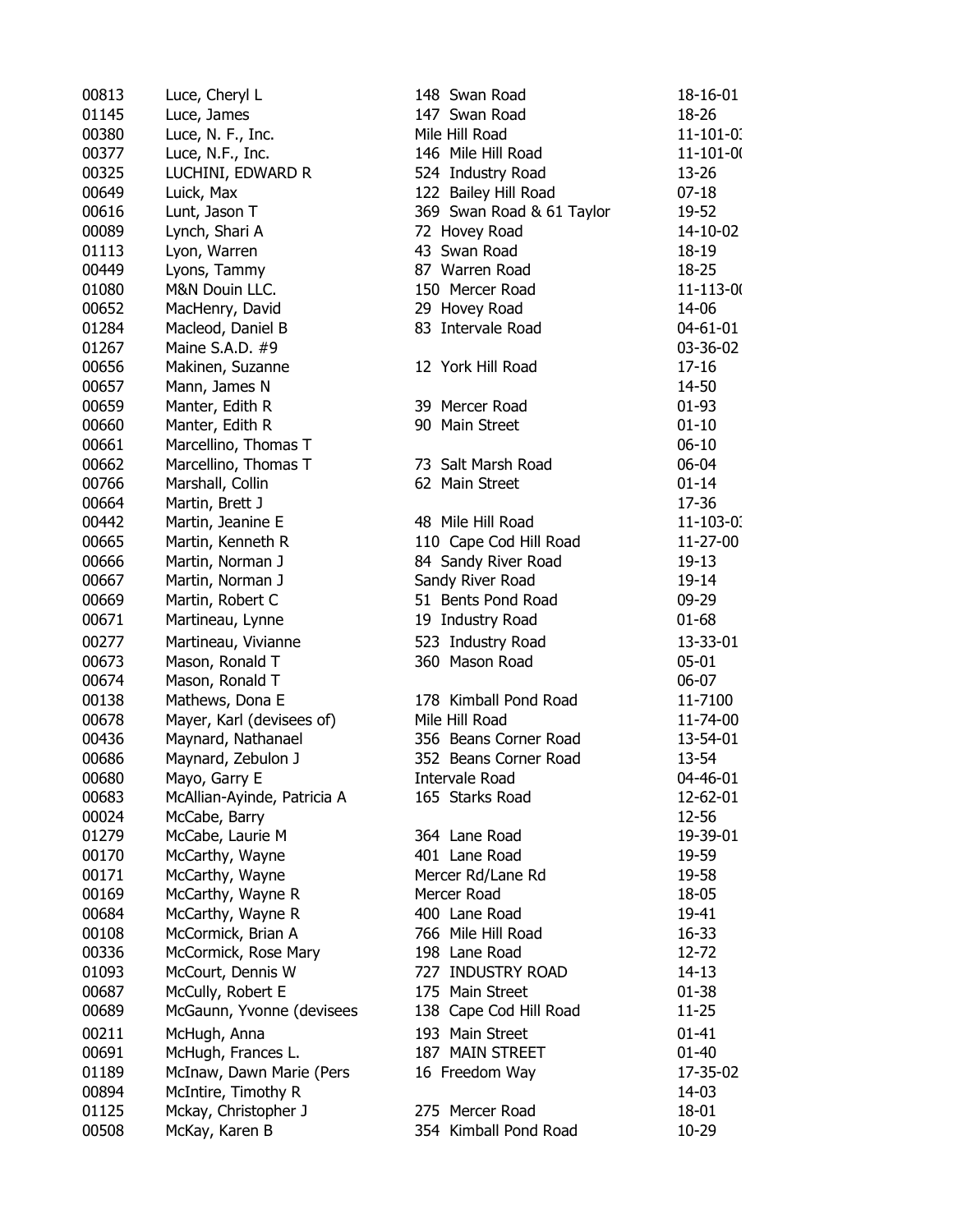| 01008 | MCKENNA, WILLIAM T            | <b>Starks Road</b>                | $20 - 28$      |
|-------|-------------------------------|-----------------------------------|----------------|
| 00704 | McManus, Terence              | 71 Flagg Road                     | 11-02-00       |
| 00703 | MCSHANE, JOSEPH D             | 384 Beans Corner Road             | 13-50-00       |
| 00700 | McShane, Kevin                |                                   | 14-44          |
| 00705 | MEADER, JOSHUA R              | 627 Cape Cod Hill Road            | $03-19$        |
| 00734 | Meader, Lance R               | 100 George Thomas Road            | 03-09          |
| 01348 | Meader, Lance R               | 171 Mercer Road                   | $11 - 103 - 0$ |
| 00462 | Meader, Lenny R               | 6 HALLS RD-off 232 Vienna Rd      | $02 - 15$      |
| 01293 |                               | 67 HALLS ROAD                     | $02 - 17 - 01$ |
|       | MEADER, LENNY R               |                                   |                |
| 00896 | Medcoff, Gordon E             | 564 Mercer Road                   | 19-45          |
| 00948 | Mehlin, Elizabeth             | 55 Cape Cod Hill Road             | $01 - 103$     |
| 00410 | Melo, Jorge M                 | 346 Cape Cod Hill Road            | $03 - 52$      |
| 00814 | Memisevich, Edin              | Sandy River Road                  | 19-10          |
| 00708 | Meng, Daniel M                | 118 Main Street                   | $01 - 07$      |
| 00712 | Metcalf, Michael J            |                                   | 09-05-01       |
| 00713 | Metcalf, Michael J            |                                   | 09-05-02       |
| 01283 | Methodist Church              |                                   | 01-79-01       |
| 00715 | Methodist Church & Vestry     | 16 Starks Road                    | $01 - 56$      |
| 00714 | Methodist Church, Parsonage   | 20 Starks Road                    | $01 - 57$      |
| 00764 | Meyer, Paul R                 | 68 Main Street                    | $01 - 13$      |
| 00716 | Michigan Veneer LTD           | 7 Weeks Mills Road                | 12-08-00       |
| 00507 | Mihalos Revocable Trust, John | <b>Starks Road</b>                | 19-06          |
| 00730 | Miles, Ronald A               | 100 Grant Valley Road             | 13-55          |
| 01287 | Miller Robert                 | 80 Glenn Harris Road              | 12-53-02       |
| 00828 | Millett, Gwendolyn A          | 705 Industry Road                 | $14 - 15$      |
| 00305 | Milliord, Bruce D             |                                   | 14-39          |
| 00304 | Milliord, Zachary L           |                                   | 14-37          |
| 00718 | Mills, Paul H                 | 249 Cape Cod Hill Road            | 04-70          |
| 00047 | <b>MJBC Properties LLC</b>    | Sandy River Road                  | 19-16          |
| 01223 | Moceus, June T                | Cape Cod Hill Road                | $02 - 14 - 02$ |
| 00720 | Moceus, Lindy M               |                                   | $02 - 10$      |
| 00721 | Moceus, William               | Cape Cod Hill Road                | $02 - 13$      |
| 00719 | Moceus, William S             | 789 Cape Cod Hill Road            | $02 - 14 - 01$ |
| 00723 | Moceus, William S             | rte 41                            | $02 - 01$      |
| 00724 | Moceus, William S             | 765 Cape Cod Hill Road            | $02 - 14$      |
| 00441 | MOLTZ, DILLON T               | 382 Lane Road                     | 19-39          |
| 00726 | Mooar, Anthony E              |                                   | 13-58          |
| 00727 | Mooar, Anthony E              | 151 Jersey Ave                    | 13-69          |
|       | Mooar, Anthony E              |                                   | 13-58-01       |
| 00728 |                               | 151 Jersey Ave<br>215 Main Street |                |
| 00729 | Mooar, Micheal S              |                                   | $01 - 43$      |
| 00732 | Moody, Clement L              | 66 Glenn Harris Road              | 12-51-01       |
| 00735 | Morgan, Tamara E              | 77 Kimball Pond Road              | 11-58-00       |
| 00612 | Morissette, Melinda           | 209 Lane Road                     | 19-63          |
| 00736 | Morris, Merton                | 439 Starks Road                   | 19-30          |
| 00738 | Morrison, Mary K              | 21 Blackberry Lane                | 04-02          |
| 00166 | Morse George T.               | 198 Industry Road                 | 12-19-00       |
| 00167 | Morse, George T               |                                   | 12-18-00       |
| 00565 | Moses, Carol E                | 33 Cape Cod Hill Road             | $01 - 100$     |
| 00741 | Mosher, Paris                 | 599 Mile Hill Road                | $16 - 10$      |
| 00221 | MOSHER, TESSA L               | Sandy River Road                  | 19-24          |
| 00743 | Mosher, Tessa L               | 15 Sandy River Road               | 19-25          |
| 01258 | Mueller, Ronald Walter        |                                   | 16-30-12       |
| 00744 | Murch, Arthur                 | 267 York Hill Road                | 16-04-00       |
| 00747 | MURCH, LINDA C                | 269 York Hill Road                | 09-19-01       |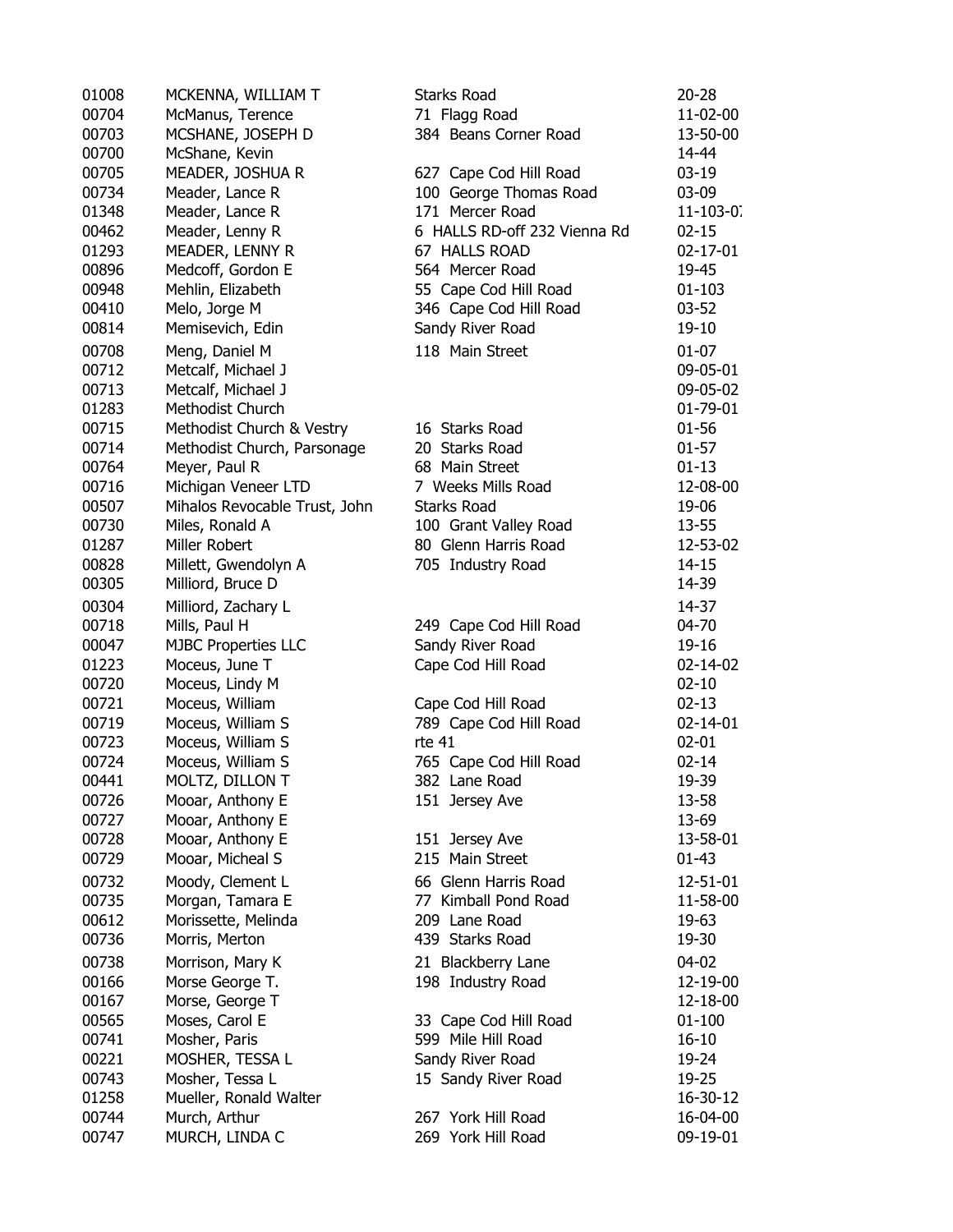| 00748 | Murphy, Carol A             | 248 Lane Road             | 19-33      |
|-------|-----------------------------|---------------------------|------------|
| 00749 | Murphy, Richard             | 258 Lane Road             | 19-34      |
| 00065 | Nash, Daniel                |                           | 14-54      |
| 01039 | Nash, Daniel                | 483 Beans Corner Road     | 14-55      |
| 00001 | Nash, Daniel A              | 669 Farmington Falls Road | $04 - 16$  |
| 00754 | Nason, Scott E              | 85 Farmington Falls Road  | 01-48-01   |
| 00755 | Natale, John                | Sandy River Road          | 19-09      |
| 00757 | Neal, Marilyn B             | 219 Mile Hill Road        | 11-94-00   |
| 00759 | Nelson, Thomas D            |                           | 11-62-00   |
| 00761 | Nelson, Thomas D            | 72 Smith Road             | 11-46-01   |
| 01379 | New England Clean Energy    |                           | N/A        |
| 00765 | New Sharon Public Library   | 38 Farmington Falls Road  | $01 - 28$  |
| 00767 | New Sharon Water District   | 118 Cape Cod Hill Road    | 11-26-00   |
| 00768 | New Sharon Water District   | 59 Library Road           | $01 - 01$  |
| 00769 | New Sharon Water District   | 90 Cape Cod Hill Road     | 11-30-01   |
| 00771 | New Sharon, Ditzler Library | 37 Library Road           | $01 - 05$  |
| 00772 | New Sharon, Ditzler Library |                           | 12-70      |
| 00773 | New Sharon, Town of         |                           | $11 - 107$ |
| 00774 | New Sharon, Town of         |                           | $01-97$    |
| 00775 | New Sharon, Town of         |                           | $01 - 20$  |
| 00776 | New Sharon, Town of         |                           | $01 - 21$  |
| 00777 | New Sharon, Town Of         |                           | 06-02-02   |
| 00917 | New Sharon, Town of         | 10 Chandler Road          | 11-21-00   |
| 00926 |                             | 11 School Lane            | 01-98      |
|       | New Sharon, Town of         |                           |            |
| 00891 | New Sharon, Town of         | 61 Kimball Pond Road      | 11-57-01   |
| 01315 | New Sharon, Town of (old    |                           | 12-59-01   |
| 00770 | New Sharon, Town of         |                           | 12-40      |
| 00251 | Nichols, Katelyn D          | 376 Kimball Pond Road     | 10-29-01   |
| 00752 | Nichols, Robert F II        | 29 Farmington Falls Road  | $01 - 52$  |
| 00780 | Nichols, Robert F. II       | 152 Intervale Road        | 04-50      |
| 01206 | Nichols, Sally D            | 165 Intervale Road        | 04-54-01   |
| 00783 | Nichols, Scott R            | 777 Mile Hill Road        | $16 - 15$  |
| 00786 | Nightingale, Randall S      | 43 Muddy Brook Road       | $13 - 11$  |
| 00061 | Nile, James W E             | 59 Swan Road              | 18-21      |
| 00418 | Niskach, Lauren             | 453 Beans Corner Road     | 14-57      |
| 00787 | Nordstrom, David P          |                           | $07 - 35$  |
| 00788 | Norris, Robert C            | 304 Swan Road             | 18-10      |
| 00789 | Norris, Russell             | 318 Swan Road             | 18-10-01   |
| 01074 | Nuttal, Jennifer Liegh      | 550 Cape Cod Hill Road    | 03-34-01   |
| 01075 | Nuttall, Jennifer Leigh     | 548 Cape Cod Hill Road    | 03-34      |
| 00794 | Nuttall, Lorelei A          |                           | 07-45-01   |
| 01000 | Nutting, Dillon             | 86 Mile Hill Road         | 11-103-0   |
| 01211 | Oemeke, Kenneth P           | 251 Mile Hill Road        | 11-95-02   |
| 00795 | Ohlsson, Ruth and Wilhelm,  |                           | 16-09      |
| 01085 | Olbert, Elizabeth           | 9 Nadeau Lane             | $01 - 19$  |
| 00796 | Oliver, Scott R             |                           | 18-41      |
| 00457 | OLIVER, TODD D              | 220 Mercer Road           | 11-108-0   |
| 00226 | Olson, Michael E            | 82 Main Street            | $01 - 11$  |
| 00797 | Ortiz, Mark                 | Flagg Road                | 11-04-00   |
| 01248 | Osgood, Zachary R           | 113 Hampshire Hill Road   | 16-30-02   |
| 00799 | Otto, Adelaide              |                           | 13-56      |
| 00800 | Otto, Adelaide              | 204 Jersey Ave            | 13-41      |
| 01037 | Packard, Kevin              | 84 Cemetery Road          | 13-19      |
| 01281 | Packard, Kevin              |                           | 13-19-01   |

| 248 Lane Road<br>258 Lane Road | 19-33<br>19-34 |
|--------------------------------|----------------|
| 483 Beans Corner Road          | 14-54<br>14-55 |
| 669 Farmington Falls Road      | $04 - 16$      |
| 85 Farmington Falls Road       | $01 - 48 - 01$ |
| Sandy River Road               | 19-09          |
| 219 Mile Hill Road             | 11-94-00       |
|                                | 11-62-00       |
| 72 Smith Road                  | 11-46-01       |
|                                | N/A            |
| 38 Farmington Falls Road       | $01 - 28$      |
| 118 Cape Cod Hill Road         | 11-26-00       |
| 59 Library Road                | $01 - 01$      |
| 90 Cape Cod Hill Road          | 11-30-01       |
| 37 Library Road                | $01 - 05$      |
|                                | 12-70          |
|                                | 11-107         |
|                                | $01-97$        |
|                                | $01 - 20$      |
|                                | $01 - 21$      |
|                                | 06-02-02       |
| 10 Chandler Road               | 11-21-00       |
| 11 School Lane                 | 01-98          |
| 61 Kimball Pond Road           | 11-57-01       |
|                                | 12-59-01       |
|                                | 12-40          |
| 376 Kimball Pond Road          | 10-29-01       |
| 29 Farmington Falls Road       | $01 - 52$      |
| 152 Intervale Road             | 04-50          |
| 165 Intervale Road             | 04-54-01       |
| 777 Mile Hill Road             | $16 - 15$      |
| 43 Muddy Brook Road            | $13 - 11$      |
| 59 Swan Road                   | $18 - 21$      |
| 453 Beans Corner Road          | 14-57          |
|                                | $07 - 35$      |
| 304 Swan Road                  | 18-10          |
| 318 Swan Road                  | 18-10-01       |
| 550 Cape Cod Hill Road         | 03-34-01       |
| 548 Cape Cod Hill Road         | 03-34          |
|                                | 07-45-01       |
| 86 Mile Hill Road              | 11-103-00      |
| 251 Mile Hill Road             | 11-95-02       |
|                                | 16-09          |
| 9 Nadeau Lane                  | $01 - 19$      |
|                                | 18-41          |
| 220 Mercer Road                | 11-108-0!      |
| 82 Main Street                 | 01-11          |
| Flagg Road                     | 11-04-00       |
| 113 Hampshire Hill Road        | 16-30-02       |
|                                | 13-56          |
| 204 Jersey Ave                 | $13 - 41$      |
| 84 Cemetery Road               | $13 - 19$      |
|                                | 13-19-01       |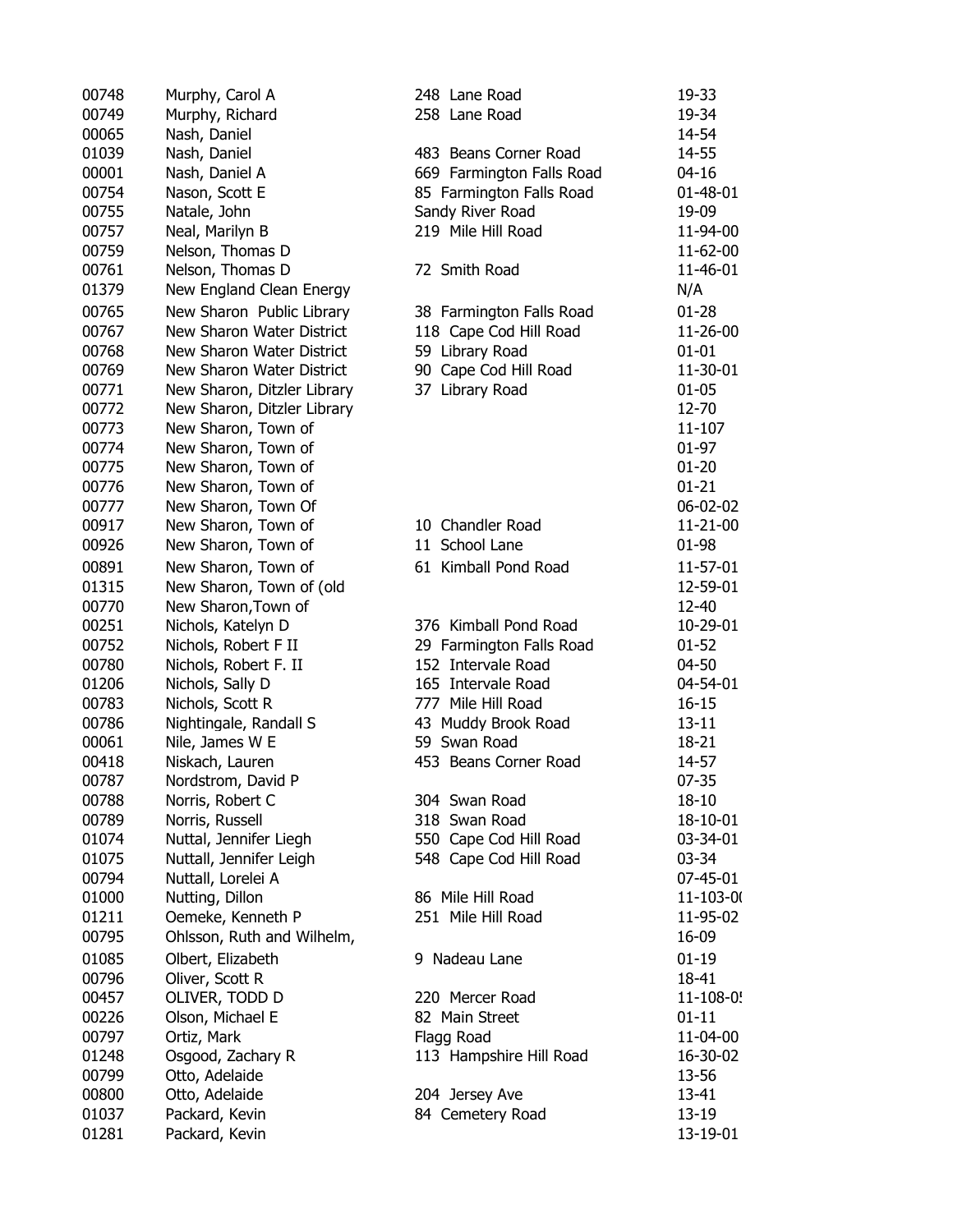| 00803 | Paling, Nathan F               | 48 Starks Road                            | $01 - 74$       |
|-------|--------------------------------|-------------------------------------------|-----------------|
| 01015 | Palmariello, Matthew           | 248 Farmington Falls Road                 | $05 - 16$       |
| 00804 | Palmer, Dennis M               | 856 Weeks Mills Road                      | $07 - 08$       |
| 00679 | PARENTE, STEPHAN               | 100 Intervale Road                        | 04-46           |
| 00106 | Parker, Kati M                 | 179 Industry Road                         | 12-33           |
| 00806 | Parlin, Julie A                | 182 Vienna Road                           | $02 - 12 - 01$  |
| 00807 | Patten, Jana                   |                                           | 17-29           |
| 00808 | Payne, Elizabeth A             | York Hill Road                            | $16 - 03$       |
| 00812 | Peary, Robert W                | 51 Flagg Road                             | $11 - 05$       |
| 00625 | PEASLEE, DEBORAH J             | 751 Industry Road                         | 14-28           |
| 00114 | Pelletier, John                | Farmington Falls Road                     | 04-31-01        |
| 00816 | Perkins, Edwin C. & Natalie A. | 5 Hovey Road                              | 14-05           |
| 00818 | Perkins, Lloyd W               | <b>Starks Road</b>                        | 12-45           |
| 00819 | Perkins, Lloyd W               | 57 Farmington Falls Road                  | $01 - 49$       |
| 00294 | Pescitelli Darby M             | 521 Weeks Mills Road                      | 06-41           |
| 00820 | Peterson, George J             |                                           | 14-14           |
| 00821 | Petrie, Barbara T              | 335 Swan Road                             | 18-52-02        |
| 00830 | Pflaum, George J               |                                           | $06 - 15$       |
| 00824 | Phair, Carla P                 | 508 Mile Hill Road                        | 17-32-01        |
| 00492 | PHELPS, DEVIN J                | 20 Lane Road                              | $11 - 111 - 0($ |
| 00826 | Phillips, Albert               | 620 Industry Road                         | 13-29           |
| 00827 | Phillips, Albert               | Industry Road                             | 13-30           |
| 00179 | Phillips, Christopher A        | 88 Hovey Road                             | 14-10-01        |
| 00081 | Piawlock, Heather              | 505 Mile Hill Road                        | 17-20           |
| 00225 | Piazza, Karen L                | 340 Kimball Pond Road                     | 10-28-01        |
| 00477 | Pike, Michael C.               |                                           | 09-20           |
| 00057 | Pinkham, Danelle L             | 111 Main Street                           | $01 - 33$       |
| 01004 | Pinkham, Daniel                | 84 Swan Road                              | 11-97           |
| 00833 | Pinkham, Leslie D              |                                           | 04-56           |
| 00834 | Pinkham, Leslie D              | 151 Intervale Road                        | 04-55           |
| 00885 |                                |                                           | 04-76           |
| 01252 | Pinkham, Terry A.              | 178 Flagg Road<br>161 Hampshire Hill Road | 16-30-06        |
| 00798 | Pittenger, Debbie A            | Howes Road                                | 14-02           |
| 00838 | Place, Ronald K.               |                                           |                 |
|       | Plummer, Kristen K             | 298 Dyer Brown Road                       | 10-08           |
| 00839 | Plummer, Kristen K             |                                           | $10 - 13$       |
| 00147 | Pollard, Sean A                | 223 Swan Road                             | 18-30           |
| 00841 | Pond, Edward J                 | 6 Crystal Vale Road                       | $07 - 03$       |
| 00842 | Pond, Edward John              | 821 Weeks Mills Road                      | $07 - 31$       |
| 00844 | Pond, Patsy Ann                | 19 Crystal Vale Road                      | $07 - 33$       |
| 00843 | Pond, Travis M                 | 827 Weeks Mills Road                      | $07 - 32$       |
| 01270 | Pond, Wendy A                  |                                           | 07-03-01        |
| 00845 | Pooler, Roger                  |                                           | $03 - 16$       |
| 00480 | Pooler, Roger E Jr             | 257 Main Street                           | 12-67           |
| 00849 | Porter, Diane B                | 755 Farmington Falls Road                 | 04-09           |
| 00851 | Porter, Lawrence A             | 781 Farmington Falls Road                 | 04-06           |
| 00663 | Porter, Levi                   | 769 Farmington Falls Road                 | 04-07           |
| 00852 | Porter, Micheal A              | 762 Weeks Mills Road                      | $07-09$         |
| 00853 | Porter, Robert A               | 56 Kimball Pond Road                      | 11-78-00        |
| 00855 | Porter, Rodney F               | 5 School Lane                             | 01-96           |
| 00857 | Porter, Rodney F               | 15 Starks Road                            | 01-79           |
| 00856 | Porter, Nancy, Malcolm W. Jr   | 45 Kimball Pond Road                      | 11-57-00        |
| 00858 | Pottle, Jeffrey                | 43 Mile Hill Road                         | 11-91-00        |
| 00489 | Poulin, Reginald               | 46 Starks Road                            | $01 - 73$       |
| 01087 | Pound, Glendon L               | 167 Weeks Mills Road                      | 12-01-00        |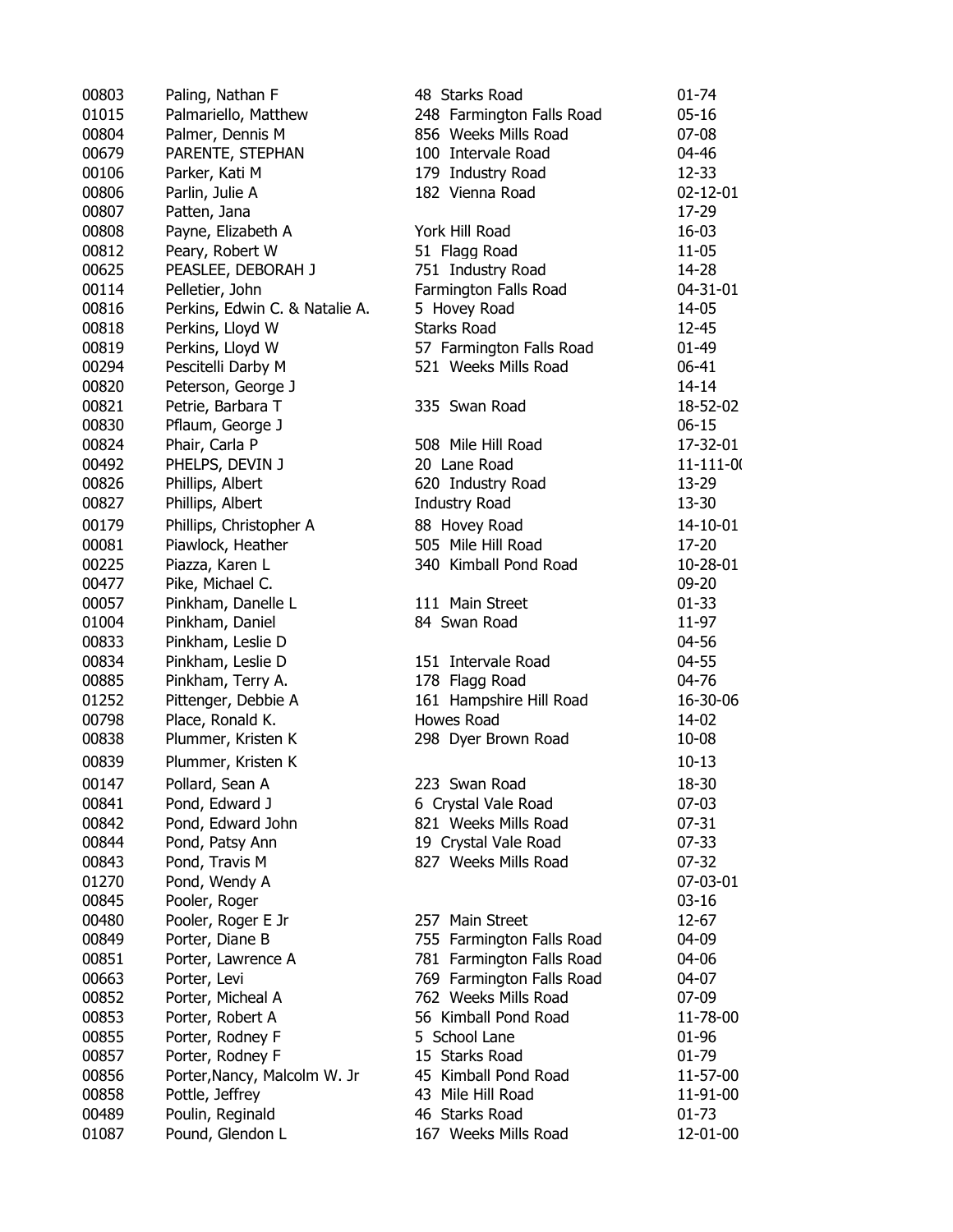| 00840 | Powaga, Carolyn          | 88 Farmington Falls Road  | 01-38-01  |
|-------|--------------------------|---------------------------|-----------|
| 00101 | Powers, Nicole Shannon   | 437 CAPE COD HILL ROAD    | 04-64     |
| 00862 | POWERS, PHILIP J         | 65 Whittier Road          | 03-27-01  |
| 00032 | Powers, Rodney E         | 37 Farmington Falls Road  | $01 - 51$ |
| 00419 | Powers, Ronald T         | 105 George Thomas Road    | 04-39     |
| 00100 | Powers, Ronald T.        |                           | 04-66     |
| 00864 | Pratt, Scott F           | 177 Weeks Mills Road      | 12-02     |
| 00867 | Prescott, James          | 739 STARKS ROAD           | $20 - 38$ |
| 00868 | Prescott, Lewis          | 800 Starks Road           | $20 - 20$ |
| 00869 | Prescott, Lewis          |                           | $20 - 25$ |
| 00871 | Prior, Stanley C         | 202 Swan Road             | 18-03     |
| 01273 | Probert, Russell A       | Kimball Pd/Hoch Rd        | 09-09-01  |
| 00511 | Provencher, Gerald A     |                           | 11-50-00  |
| 00760 | Provencher, Gerald A     | 23 Webster Road           | 11-46-00  |
| 00313 | PROVENCHER, GEROLD A     |                           | $04 - 51$ |
| 00076 | Rackliff, Caleb          | Sandy River Road          | 19-12     |
| 00874 | Rackliff, Eleanor        | 679 Farmington Falls Road | $04 - 15$ |
| 00876 | Rackliff, Jason          | Farmington Falls Road     | 04-31-02  |
| 00877 | Rancourt, William H Jr   | 324 Kimball Pond Road     | $10 - 28$ |
| 00878 | Randall, Lisa Marie      | 814 Mile Hill Road        | 16-32     |
| 00879 | Rankin, Joseph N         | 819 Industry Road         | 14-28-01  |
| 00881 | Rankin, Joseph N         | <b>Industry Road</b>      | 14-29     |
| 00880 | Rankin, Mary L           | 842 Industry Road         | 14-02-01  |
| 00429 | Rasco, Ivy A             | 255 Swan Road             | 18-42     |
| 00882 | Rau, Shirley M           | 345 Swan Road             | 18-52-01  |
| 00373 | Raymond, Glenda          | 389 Lane Road             | 19-60-01  |
| 00103 | Raymond, Jeffrey L.      | 403 CAPE COD HILL ROAD    | 04-68     |
| 00670 | Redding, Dana E          | 153 Starks Road           | 12-62     |
| 00883 | Redmond, Angela M        | 193 Vienna Road           | $02 - 07$ |
| 00884 | Reed, David G            | 418 Weeks Mills Road      | $06 - 14$ |
| 00886 | Reid, William III        |                           | $10 - 31$ |
| 00887 | Reid, William III        |                           | $10 - 30$ |
| 00888 | Reid, William III        | 423 Kimball Pond Road     | $10-23$   |
| 01214 | Reis, Kathleen           | 134 Swan Road             | 18-16-02  |
| 00889 | Reise, Jeffrey A         |                           | 16-24     |
| 00873 | Remick, Cheryl L         | Kimball Pond Road         | $09 - 15$ |
| 00892 | Reynolds, Bobby J        | 170 Cape Cod Hill Road    | 11-23-02  |
| 00893 | Rhoades, Tammie S        | 6 Fox Lane                | $10 - 07$ |
| 00895 | Rice, William            |                           | $07 - 43$ |
| 00198 | Richard, Corey D         | 297 Swan Road             | 18-46,47  |
| 00897 | Richard, Donald A        | 719 Farmington Falls Road | $04-13$   |
| 00902 | Richards, Robert S       | 76 Jersey Ave             | 13-38     |
| 00901 | Richards, Robert Stevens |                           | 13-64     |
| 01308 | Richardson, Robert A     |                           | 18-04-01  |
| 00904 | Richardson, Wilfred G    | 12 Webster Road           | 11-49-00  |
| 00905 | Rinaldi, Eugene C        | 184 George Thomas Road    | 04-35     |
| 00906 | Ripa, John               | 97 Five Corners Road      | 10-40-01  |
| 00907 | Ripa, Philip S           | 87 Five Corners Road      | 10-40     |
| 00447 | Robbins, Katherine       | 464 Starks Road           | 19-01-01  |
| 00909 | Robbins, Roger H         | 926 Industry Road         | 14-01-01  |
| 01297 | Robbins, Roger II        | 916 Industry Road         | 14-01-02  |
| 00911 | Robinson, Myrna J        | Post Office Road          | 11-83-00  |
| 00912 | Robinson, Myrna J        | 30 Post Office Road       | $01 - 91$ |
| 00913 | Roche, James             |                           | 13-20     |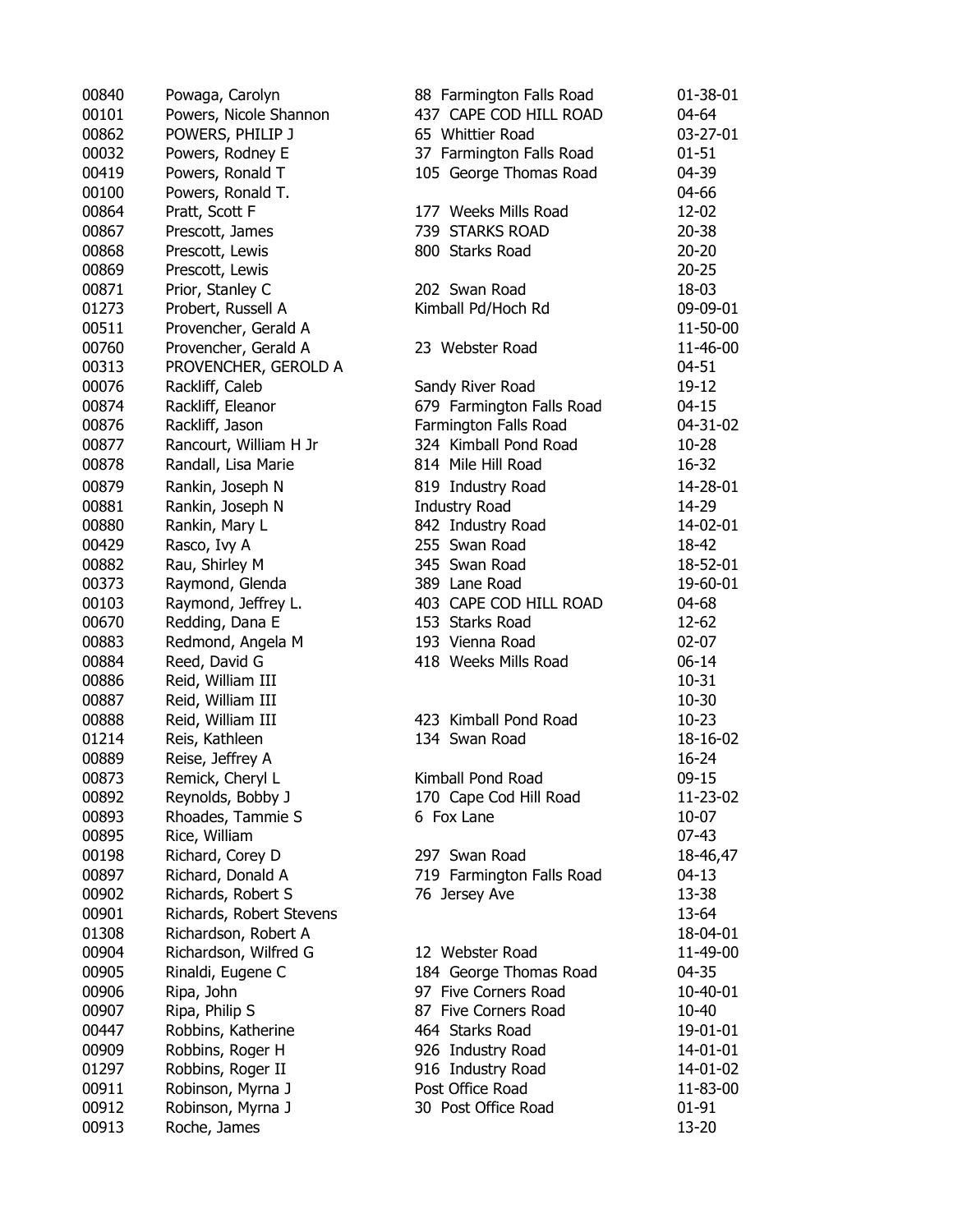| 01221 | Rodney J. Sparks, Trustee,    |                           | 14-04-01        |
|-------|-------------------------------|---------------------------|-----------------|
| 00915 | Rollins, Carlton              | 367 Weeks Mills Road      | $06 - 23$       |
| 00631 | Rollins, Russell              | 135 Weeks Mills Road      | 12-04-00        |
| 01384 | Rollins, Russell              |                           | $11 - 101 - 00$ |
| 00916 | Rose, Realty Trust            |                           | 11-105-00       |
| 00918 | Rose, Realty Trust            | 95 Lane Road              | 11-109-00       |
| 00399 | Rose, Robert L                | 16 Webster Road           | 11-48-00        |
| 01013 | Ross, James M                 | Dave Harris Road          | 09-03           |
| 00921 | Rouillard, Ronnie             | Kimball Pond Road         | 10-33-01        |
| 00924 | Ryan, Kathleen A              | 203 Beans Corner Road     | $20 - 37$       |
| 01056 | RYFF 4 LLC                    | Mile Hill Road            | $11 - 103 - 0$  |
| 01055 | Rymes, Thomas J               | 161 Mercer Road           | 11-104-00       |
| 00925 | S.A.D.#9 Cape Cod Hill School | 516 Cape Cod Hill Road    | 03-36           |
| 00811 | Sabasteanski, Jacqueline      | 41 Flagg Road             | 11-06-00        |
| 00815 | Saltmarsh Farms Inc.          | 54 Farmington Falls Road  | $01 - 36 - 01$  |
| 00293 | Sandy River Farm Supply       | 20 Farmington Falls Road  | $01 - 24$       |
| 00180 | Saraiva, Robin A              | 65 Muddy Brook Road       | $13 - 10$       |
| 00127 | Savage, Aaron C               | 531 Farmington Falls Road | 04-26           |
| 00938 | Sawyer, Michael R             | 118 Smith Road            | 11-40-00        |
| 00935 | Sawyer, Shirley               | 4 Post Office Road        | 01-95           |
| 00545 | Sawyer, Shirley A             | Post Office Road Lot      | 11-81-00        |
| 00546 | Sawyer, Shirley A.            | 47 Mercer Road            | $01 - 92$       |
| 00934 | Sawyer, Shirley0              | 62 Mercer Road            | $01 - 83$       |
| 00940 | Scannell, Vincent J           |                           | $10 - 17$       |
| 00793 | Schanz, Lee H                 | 731 Weeks Mills Road      | $07 - 29$       |
| 00941 | Schiche, Sheri Lynn Waters    | 531 Mile Hill Road        | $17-23$         |
| 00942 | SCHINZEL, KEITH L             | 116 Intervale Road        | 04-47           |
| 00537 | Schofield Andrew A.           | <b>Industry Road</b>      | 14-19           |
| 00943 | Scholl, Ernest                | 438 Farmington Falls Road | $05 - 23$       |
| 01307 | Schott, Karen L               |                           | 14-47-01        |
| 01073 | Schramm, Daryl T              | 75 Weeks Mills Road       | 12-05-00        |
| 01354 | Schramm, Kylie Elizabeth      | 91 Weeks Mills Road       | 12-05-01        |
| 01200 | Scientific Games Inc.         |                           | P01-11          |
| 00945 |                               | 29 Cemetery Road          | $06 - 29$       |
| 00335 | Scott, Shannon                | 350 Mercer Road           |                 |
|       | Scribner, Kenneth             |                           | 19-64           |
| 00946 | Searles, Harvey Jr            | 344 Swan Road             | 18-09           |
| 01306 | Sebasticook Lumber            |                           | 12-08-01        |
| 00947 | Seefeldt, Roy C               | 273 Swan Road             | 18-43           |
| 00048 | Selley, G. Michael J. (trust) | 512 Industry Road         | 13-25-01        |
| 01272 | Senecal, Sandra L             | 139 Hardy Lane Farmington | 08-08-01        |
| 00967 | Senter, Richard D             |                           | 14-30           |
| 00949 | Senter, Richard W             |                           | 13-46           |
| 00950 | Senter, Richard W             |                           | 14-22           |
| 00951 | Senter, Richard W             |                           | 13-43           |
| 00952 | Senter, Richard W             |                           | 14-41           |
| 00953 | Senter, Richard W             |                           | 13-48           |
| 00954 | Senter, Richard W             |                           | 14-21           |
| 00955 | Senter, Richard W             |                           | 14-42           |
| 00956 | Senter, Richard W             |                           | 13-49           |
| 00958 | Senter, Richard W             |                           | 13-47           |
| 00959 | Senter, Richard W             |                           | 14-38           |
| 00960 | Senter, Richard W             |                           | 14-43           |
| 00961 | Senter, Richard W             |                           | 14-20           |
| 00962 | Senter, Richard W             |                           | 14-23           |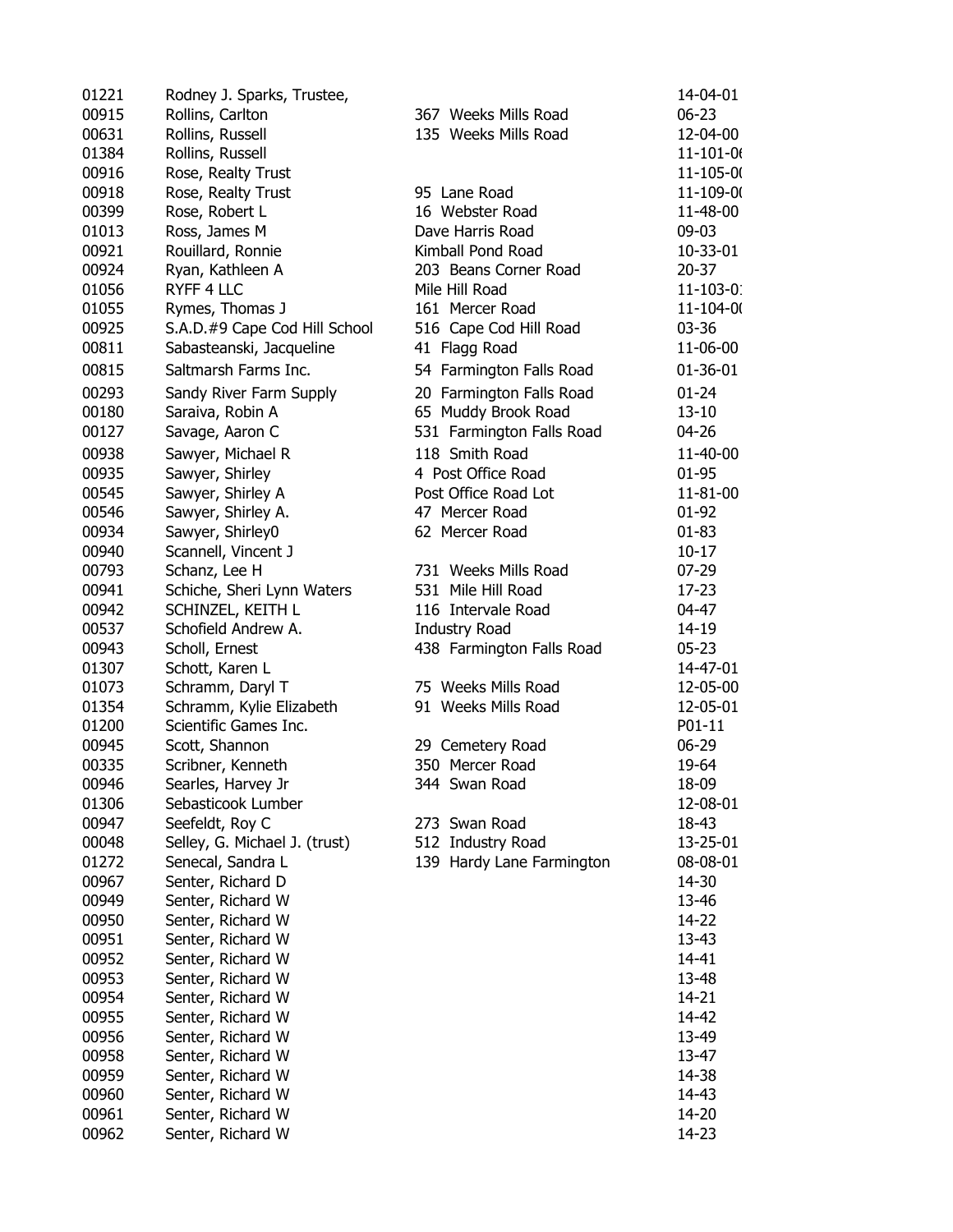| 00963          | Senter, Richard W                        |                                | 14-25             |
|----------------|------------------------------------------|--------------------------------|-------------------|
| 00964          | Senter, Richard W                        |                                | 13-44             |
| 00965          | Senter, Richard W                        |                                | 14-40             |
| 00966          | Senter, Richard W                        |                                | 14-24             |
| 01290          | Shawkey, Dorothy                         | 231 Swan Road                  | 18-30-01          |
| 00973          | Sheridan, Joyce                          | 346 Starks Road                | 12-48             |
| 00259          | Shurtleff, Daniel N                      | 160 Beans Corner Road          | 20-15-02          |
| 00974          | Shurtleff, Daniel R                      | 925 Industry Road              | 14-31             |
| 00802          | Siciliano, Alfred V III                  | 567 Cape Cod Hill Road         | $03-17$           |
| 01304          | Siciliano, Alfred V III                  | Cape Cod Hill Road             | 03-17-01          |
| 00975          | Silver Shade Land Holdings               | <b>Island Field</b>            | 04-29             |
| 00976          | Silver Shade Land Holdings               | Farmington Falls Rd-Field      | 04-28             |
| 00692          | Silver Shade Land Holdings,              | Woodys Field                   | 04-36             |
| 00977          | Silver Valley Farms Inc.                 | Farm.Fls Rd, Field/Barn        | $04 - 22$         |
| 00978          | Simmons, Michael G                       | 249 Industry Road              | 12-30             |
| 00979          | Simpson, Gary S. Trust                   |                                | 10-22             |
|                |                                          |                                |                   |
| 00980          | Simpson, Gary S. Trust                   | 492 Kimball Pond Road          | 10-32             |
| 00903<br>01288 | Simpson, Katrina A                       | 33 Jersey Avenue<br>Jersey Ave | 13-68<br>13-64-01 |
| 00982          | Simpson, Katrina A                       | 15 Glenn Harris Road           | 19-01             |
| 00983          | Sinclair, Milton W<br>Sinclair, Milton W |                                | $12 - 51$         |
| 00984          | Sinclair, Milton W                       | 319 Starks Road                | $12 - 57$         |
| 00245          | Sinskie, Dalene E                        | 272 Swan Road                  | 18-12             |
| 00143          | Sirois, Andrea                           | 622 Mercer Road                | 19-50             |
| 00986          | Smiley, Michael Jon                      | 730 Mile Hill Road             | 16-35             |
| 00987          | Smiley, Philip L. & Philip T.            | 308 Weeks Mills Road           | $06-19$           |
| 00079          | Smiley, Philip T                         | 309 Weeks Mills Road           | 06-21-02          |
| 00988          | Smith, Arnold A                          | 200 Smith Road                 | 11-39-00          |
| 01332          | Smith, Arnold A                          | Smith Road                     | 11-39-02          |
| 00989          | Smith, Benjamin J                        | Smith Road                     | $10 - 11$         |
| 00990          | Smith, Benjamin J                        | 231 Smith Road                 | $10 - 10$         |
| 00493          | Smith, Doreen                            |                                | $11 - 108 - 0($   |
| 00494          | Smith, Doreen                            |                                | $11 - 108 - 0$    |
| 00495          | Smith, Doreen                            |                                | 11-108-00         |
| 01352          | Smith, Edward                            | 531 Cape Cod Hill Road         | 03-17-02          |
| 00356          | SMITH, ERIC                              | Sandy River Road               | 19-23             |
| 00355          | Smith, Eric W                            | 67 Sandy River Road            | 19-22             |
| 00992          | Smith, Frank H                           | 65 Five Corners Road           | 10-41             |
| 00993          | Smith, Frank H                           |                                | 10-39-01          |
| 00627          | Smith, Frederick A                       | 123 Mercer Road                | 11-88-00          |
| 01049          | Smith, Jordan H                          | 153 George Thomas Road         | 04-38             |
| 00999          | Smith, Kenneth L                         | 79 George Thomas Road          | 04-40             |
| 01003          | Smith, Lois                              | 100 Main Street                | 01-09             |
| 00762          | Smith, Richard                           |                                | 08-14-03          |
| 01324          | Smith, Robert                            | Smith Road                     | $10 - 11 - 01$    |
| 00995          | Smith, Robert W                          | 224 Smith Road                 | 11-38-00          |
| 01368          | Smith, William (devisees of              |                                | 01-04-00          |
| 01007          | Snyder, Karen D                          | 425 Weeks Mills Road           | $06 - 27$         |
| 01254          | Sobestanovich, John                      | 183 Hampshire Hill Road        | 16-30-08          |
| 00763          | Sparks, Rodney J                         | 794 Industry Road              | 14-04             |
| 01333          | Sparks, Rodney J                         | 784 Industry Road              | 14-04-02          |
| 01009          | Spaulding, Frank E                       | 29 George Thomas Road          | 04-42             |
| 01143          | Spruce Ledge Holding LLC                 |                                | 05-11,12          |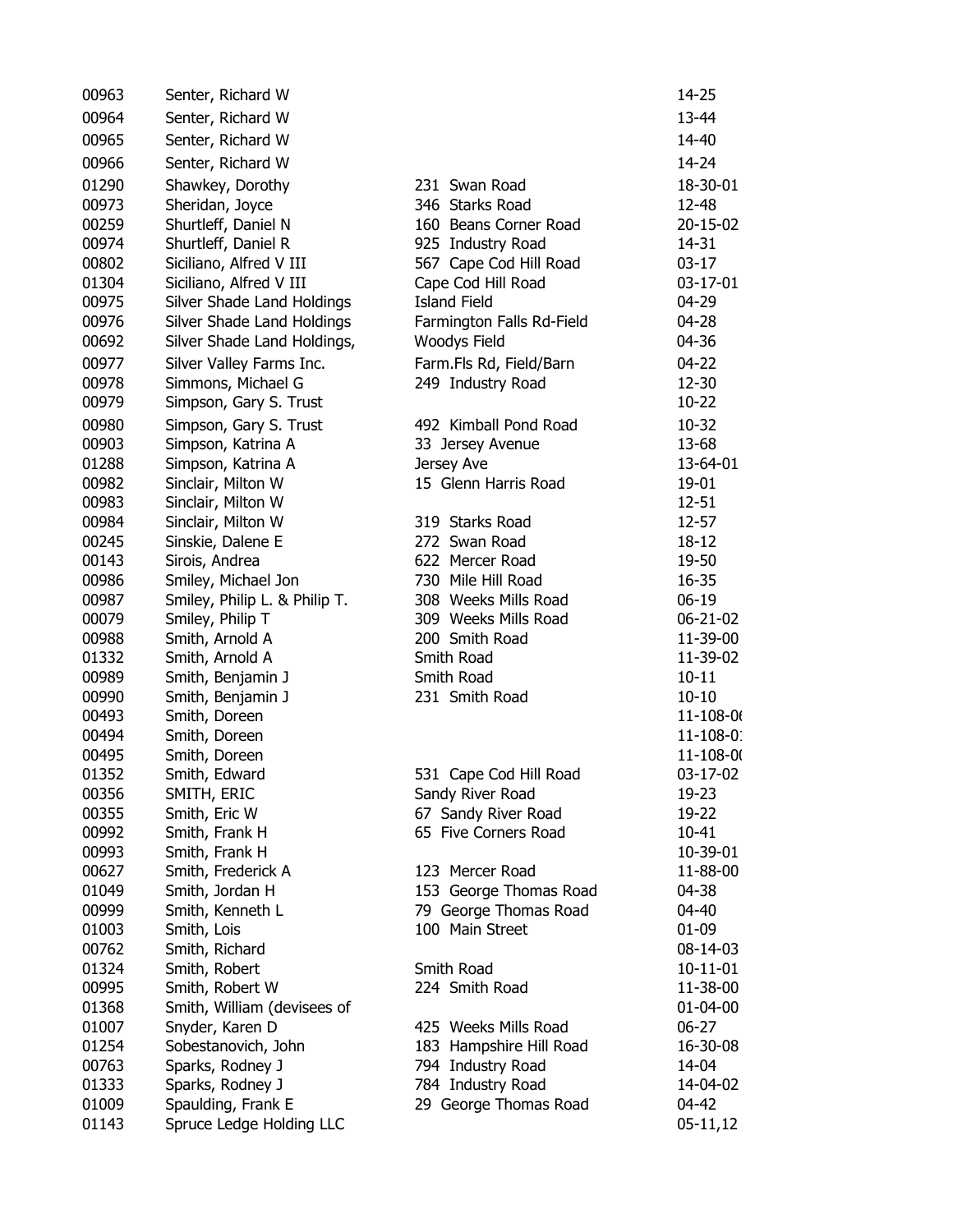| 00253 | Spruce Ledge Holdings, LLC    |                           | $06 - 21 - 01$ |
|-------|-------------------------------|---------------------------|----------------|
| 01011 | Spruce Ledge Holdings, LLC    | Weeks Mills Road          | $06 - 20$      |
| 01012 | St. Clair, Rita               | 177 Cape Cod Hill Road    | 04-73          |
| 00177 | Stanley, Chris W              | 336 Lane Road             | 19-37          |
| 01014 | Stanley, Jessica              | 82 Lane Road              | 12-77          |
| 00648 | Starke, Cory T                | <b>Industry Road</b>      | 14-28-04       |
| 00271 | Starnes, Dale K               | 48 Farmington Falls Road  | $01 - 32$      |
| 01017 | State of Maine (McIntire      |                           | $15 - 01$      |
| 00283 | State of Maine (N. McIntier   |                           | $16 - 01$      |
| 00430 | State of Maine (on NS-Vienna  |                           | $09 - 30$      |
| 00431 | State of Maine (on NS-Vienna  |                           | $09 - 23$      |
| 01018 | State of Maine (Muddy Brook   |                           | 12-69          |
| 01019 | State of Maine (Muddy Brook   |                           | 12-82          |
| 01016 | State of Maine (on NS-F Falls |                           | 04-33          |
| 00175 |                               | 504 Kimball Pond Road     | 10-33          |
|       | Stebbins, Charles             |                           |                |
| 01218 | Steele, Savanna K             | 222 Vienna Road           | $02 - 15 - 01$ |
| 00137 | Sterling Evans M & Patricia F | 1 Taylor Road             | 18-06          |
| 01285 | Stevens, Alycia               | 758 Weeks Mills Road      | 07-09-02       |
| 01022 | STEVENS, TIFFANY R            | 282 Swan Road             | 18-11-01       |
| 00779 | Stevenson, Robert M           | 9 Hemlock Hollow Road     | $20 - 02$      |
| 01023 | Storer, Jared J               | Sandy River Road          | 19-15          |
| 00890 | Strata Trust Co. FBO Lauren   | 28 York Hill Road         | 17-14          |
| 01024 | Stultz, Vicki E               | 137 Butterfield Road      | 14-34          |
| 01247 | Sunset View, Inc.             |                           | 16-30-01       |
| 01249 | Sunset View, Inc.             |                           | 16-30-03       |
| 01250 | Sunset View, Inc.             |                           | 16-30-04       |
| 01251 | Sunset View, Inc.             | Hampshire Hill Road       | 16-30-05       |
| 01255 | Sunset View, Inc.             |                           | 16-30-09       |
| 01026 | Swan, Jon R                   | 34 Industry Road          | $01 - 63$      |
| 01027 | Swasey, Charlton J            |                           | 07-41          |
| 01028 | Swasey, Charlton J. Bucci,    | 69 Gordon Road            | $07 - 38$      |
| 01029 | Sweatt, Gary                  | 57 Main Street            | $01 - 25$      |
| 01030 | Sweeney, Bradford G           | Lane Road                 | 19-36          |
| 00937 | Sweet, Jennifer               | 164 Kimball Pond Road     | 11-72-00       |
| 01031 | Sweet, Wilfred J Jr           | 464 Kimball Pond Road     | 10-45          |
| 01032 | Swett, Mark A                 | 202 Main Street           | $01 - 03$      |
| 01033 | Swihart, Mark W               | 261 Farmington Falls Road | $05 - 10$      |
| 00939 | Swisher, John R               | 15 Freedom Way            | 17-35-03       |
| 01035 | Swisher, John R               | 454 Mile Hill Road        | 17-35-04       |
| 01036 | Swisher, John R               | Mile Hill Road            | 17-35-05       |
| 01034 | Swisher, Patrica A            | Mile Hill Road            | 17-35          |
| 01038 | Tatarczuk, Stephen P          |                           | 10-47          |
| 01041 | Taylor, Paul W                | 129 Mile Hill Road        | 11-92-00       |
| 01042 | Taylor, Ricky A               | 335B Swan Road            | 18-52-03       |
| 00122 | The Johnson Foundation of     | 163 Main Street           | 01-36          |
| 01045 | Therrien, Paul L              | 60 Howes Road             | 14-03-01       |
| 00530 | Thomas, Jason                 |                           | 14-36          |
| 01047 | Thombs, Marshall              | 49 Chandler Road          | $11 - 19$      |
| 01048 | Thombs, Marshall              | 41 Chandler Road          | 11-18-00       |
| 00584 | Thompson, Angela M            | 58 Taylor Road            | 19-55          |
| 00733 |                               | 54 Taylor Road            | 19-56          |
|       | Thompson, Angela M            |                           |                |
| 00248 | Thompson, Linda A             | 147 George Thomas Road    | 04-38-01       |
| 01050 | Thompson, Neal E              |                           | 07-34-01       |
| 01051 | Thompson, Neal E              |                           | 07-39-01       |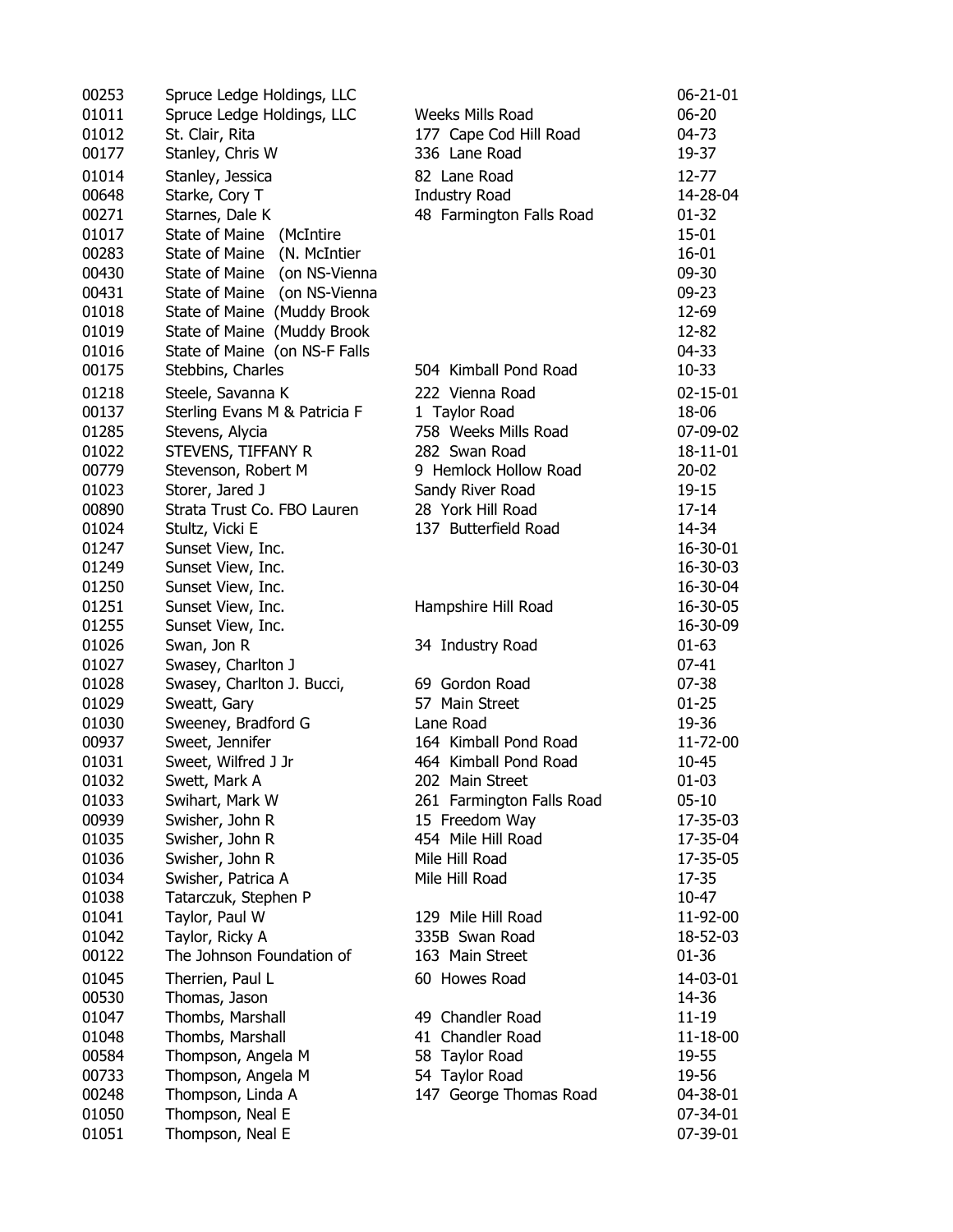| 01054 | Thompson, Neal E       |
|-------|------------------------|
| 01275 | Thompson, Odlin P II   |
| 00384 | Thompson, Peter G      |
| 00563 | Thompson, Peter G      |
| 01295 | Thompson, Peter G      |
| 01052 | Thompson, Robert T     |
| 01385 | THOMPSON, ROBERT W     |
| 01268 | Tibbetts, Carl         |
| 01057 | Tilton, Stanley C      |
| 01059 | Tolman, Frank A        |
| 01060 | TOLMAN, GEORGIA D.     |
| 01063 | TOLMAN, JANE S         |
| 01062 | Tolman, John R Jr      |
| 01064 | Tooker, George         |
| 01224 | Tosch, Kent W          |
| 01065 | Tosch, Richard         |
| 01071 | Tracy, Abbie           |
| 01067 | Tracy, Brian D         |
| 00034 | Tracy, Deborah L       |
| 00472 | Tracy, Deborah L       |
| 00227 | Tracy, Ethan P         |
| 00623 | Tracy, Judith A        |
| 00805 | Tracy, Marcia          |
| 01070 | Tracy, Peter           |
| 01066 | Tracy, S Scott         |
| 01072 | Tracy, S Scott         |
| 00701 | Tracy, Virgil          |
| 00702 | Tracy, Virgil          |
| 00132 | Tracy, Virgil W        |
| 00068 | TRAMPOSCH, STEPHEN P   |
| 00872 | Trask, Andrew A        |
| 00357 | Trask, Anthony         |
| 00196 | TRASK, TYLER           |
| 01076 | Trepanier, Ronald E    |
| 01120 | Tripp, David A         |
| 00531 | Truong, Jessica        |
| 01215 | Tucker, Dwayne         |
| 01298 | Tuttle, Alexander J Jr |
| 01078 | Tuttle, Alston         |
| 01079 | Tuttle, Alston         |
| 01081 | Tuttle, Alston         |
| 01082 | Tuttle, Alston         |
| 00609 | Tuttle, Alston C       |
| 00406 | Tyler, Eli             |
| 00863 | Tyler, Eli             |
| 00115 | Tyler, Judith M        |
| 00113 | Tyler, Toby W          |
| 01086 | Vanderhoff, William II |
| 00699 | Venter, John R JR      |
| 00281 | Verdeyen, Erik         |
| 01316 | Verizon Wireless       |
| 01090 | Viles, Gary T          |
| 01091 | Village Cemetery       |
| 01092 | Vincent, Edward B      |

| 01054<br>01275 | Thompson, Neal E<br>Thompson, Odlin P II | 95 Crystal Vale Road<br>588 Industry Road | $07 - 34$<br>13-24-01 |
|----------------|------------------------------------------|-------------------------------------------|-----------------------|
| 00384          | Thompson, Peter G                        |                                           | $10 - 14$             |
| 00563          | Thompson, Peter G                        | Dyer Brown Rd Extension                   | $10 - 15$             |
| 01295          | Thompson, Peter G                        | 597 Kimball Pond Road                     | $10 - 16 - 01$        |
| 01052          | Thompson, Robert T                       | 111 Cape Cod Hill Road                    | 11-13-00              |
| 01385          | THOMPSON, ROBERT W                       | 61 Taylor Road                            | 19-52 on              |
| 01268          | Tibbetts, Carl                           | 161 George Thomas Road                    | 04-38-02              |
| 01057          | Tilton, Stanley C                        | 447 Starks Road                           | 19-29                 |
| 01059          | Tolman, Frank A                          |                                           | $04 - 18$             |
| 01060          | TOLMAN, GEORGIA D.                       | 69 Shadagee Road                          | 07-44-01              |
| 01063          | TOLMAN, JANE S                           | 44 Shadagee Road                          | 06-37                 |
| 01062          | Tolman, John R Jr                        | 341 Farmington Falls Road                 | 05-07-01              |
| 01064          | Tooker, George                           |                                           | $06 - 01$             |
| 01224          | Tosch, Kent W                            | 517 Cape Cod Hill Road                    | $03-15$               |
| 01065          | Tosch, Richard                           | 464 Cape Cod Hill Road                    | $03 - 38$             |
| 01071          | Tracy, Abbie                             | 236 Industry Road                         | 12-21-00              |
| 01067          | Tracy, Brian D                           | 45 Weeks Mills Road                       | 12-07-01              |
| 00034          | Tracy, Deborah L                         | 133 Crystal Vale Road                     | $07 - 36$             |
| 00472          | Tracy, Deborah L                         |                                           | 07-06                 |
| 00227          | Tracy, Ethan P                           | 355 Kimball Pond Road                     | $10 - 24$             |
| 00623          | Tracy, Judith A                          | 29 Smith Road                             | 11-32-00              |
| 00805          | Tracy, Marcia                            | 54 Starks Road                            | 01-76                 |
| 01070          | Tracy, Peter                             |                                           | $08 - 18$             |
| 01066          | Tracy, S Scott                           |                                           | $08 - 20$             |
| 01072          | Tracy, S Scott                           |                                           | 07-44                 |
| 00701          | Tracy, Virgil                            | Beans Corner Rd(end of Rd)                | 14-47                 |
| 00702          | Tracy, Virgil                            | Beans Corner Rd(end of Rd)                | 14-46                 |
| 00132          | Tracy, Virgil W                          | 219 Swan Road                             | 18-32                 |
| 00068          | TRAMPOSCH, STEPHEN P                     | 147 Vienna Road                           | $02 - 04$             |
| 00872          | Trask, Andrew A                          | 172 Swan Road                             | 18-15-03              |
| 00357          | Trask, Anthony                           | 160 George Thomas Road                    | $03 - 02$             |
| 00196          | TRASK, TYLER                             | 24 Smith Road                             | 11-42-00              |
| 01076          | Trepanier, Ronald E                      | 77 Main Street                            | $01 - 27$             |
| 01120          | Tripp, David A                           |                                           | 08-06                 |
| 00531          | Truong, Jessica                          | <b>Butterfield Road</b>                   | 14-33                 |
| 01215          | Tucker, Dwayne                           | 170 Swan Road                             | 18-15                 |
| 01298          | Tuttle, Alexander J Jr                   | 681 Mile Hill Road                        | 16-11-02              |
| 01078          | Tuttle, Alston                           | 118 Farmington Falls Road                 | $01 - 44$             |
| 01079          | Tuttle, Alston                           | 108 Farmington Falls Road                 | $01 - 41 - 01$        |
| 01081          | Tuttle, Alston                           |                                           | $01 - 42 - 01$        |
| 01082          | Tuttle, Alston                           | 115 Farmington Falls Road                 | $01 - 45$             |
| 00609          | Tuttle, Alston C                         | 109 Farmington Falls Road                 | 01-46                 |
| 00406          | Tyler, Eli                               | Farmington Falls Road                     | $05 - 22$             |
| 00863          | Tyler, Eli                               | 408 Farmington Falls Road                 | $05 - 21$             |
| 00115          | Tyler, Judith M                          | 4 Fox Lane                                | 10-07-01              |
| 00113          | Tyler, Toby W                            | 63 Flagg Road                             | 11-03-00              |
| 01086          | Vanderhoff, William II                   | 48 Hovey Road                             | $14 - 11$             |
| 00699          | Venter, John R JR                        |                                           | 14-35                 |
| 00281          | Verdeyen, Erik<br>Verizon Wireless       | 61 York Hill Road                         | 17-02                 |
| 01316<br>01090 | Viles, Gary T                            | 701 Farmington Falls Road                 | 16-04-02<br>$04 - 14$ |
| 01091          | Village Cemetery                         |                                           | $01 - 06$             |
| 01092          | Vincent, Edward B                        | 423 Beans Corner Road                     | 14-57-01              |
|                |                                          |                                           |                       |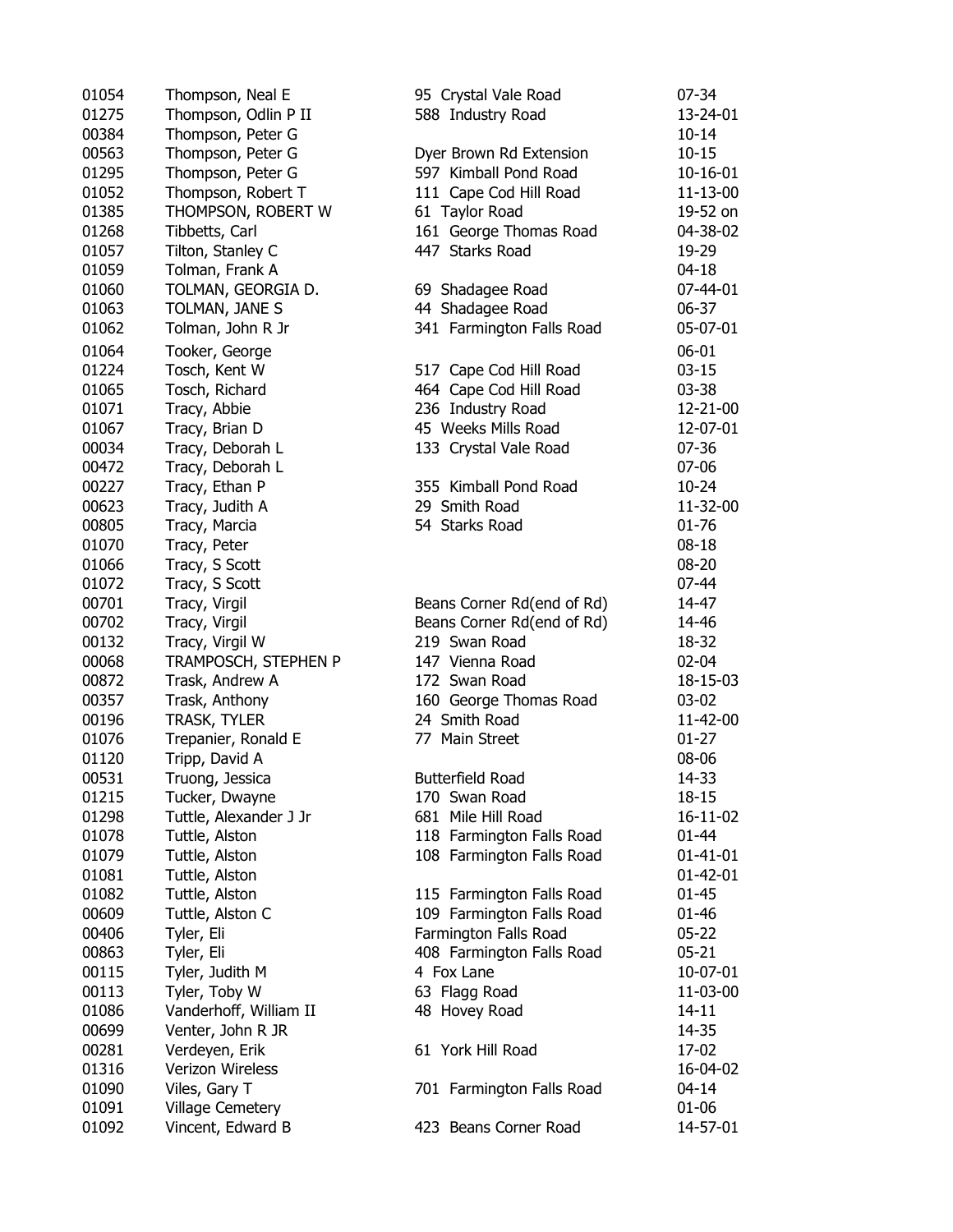| 01210 | Wales, Robert T.              | Mile Hill Road            | $11 - 101 - 0!$ |
|-------|-------------------------------|---------------------------|-----------------|
| 01219 | Walsh, Scott                  |                           | 06-41-01        |
| 01095 | Walsh, Scott T                | 535 Weeks Mills Road      | 06-42           |
| 01096 | Washburn, Henry J             | 38 Intervale Road         | 04-43-01        |
| 01097 | Waterhouse, Donald            | 260 Industry Road         | 12-23-00        |
| 01099 | Watson, Elbridge Jr           | 153 Cape Cod Hill Road    | 11-10-00        |
| 01100 | Waugh, Marilyn M              | 790 Mile Hill Road        | 16-31           |
| 01274 | Weatherby, Kate               | 74 Starks Road            | 12-38           |
| 01101 | Webb, Carol J                 | 142 Jersey Ave            | 13-39           |
| 01102 | Webb, Gary E                  | York Hill Road            | $09 - 21$       |
| 01103 | Webber, Gregory (Life Estate) | 102 Mercer Road           | $01 - 86$       |
| 01105 | Webber, Lawrence L            | 185 Vienna Road           | 02-08-01        |
| 00146 | Webber, Michael J             | 540 Mercer Road           | 19-44           |
| 00497 | Weber, Brian M                | 110 Lane Road             | 12-74           |
| 01106 | Webster, Eric M               | 18 Smith Road             | 11-43-01        |
| 01380 | <b>WEBSTER, ERIC M</b>        |                           | 11-43-02        |
| 01109 | Webster, Maynard & Margaret   |                           | 11-47-00        |
|       |                               |                           |                 |
| 01107 | Webster, Maynard A            | 21 Mile Hill Road         | 11-90-00        |
| 01335 | Webster, Maynard A            |                           | 11-43-02        |
| 01111 | Weeks Mills Baptist Church    | 20 Cemetery Road          | $13 - 17$       |
| 01112 | <b>Weeks Mills Cemetery</b>   |                           | $06 - 30$       |
| 01114 | Weese, John                   | 102 114 Glenn Harris Road | 13-70           |
| 01118 | Welch, John R                 | 73 Cape Cod Hill Road     | 11-15-00        |
| 01119 | Welch, Michael E              | 108 Mercer Road           | $01 - 87$       |
| 01121 | Wheeler, Charles A Jr         | 395 Mercer Road           | 18-03-01        |
| 01122 | Wheeler, Deborah JC           | 49 Bailey Hill Road       | $07-11$         |
| 00672 | Wheeler, Ivory A              | 45 Glenn Harris Road      | 12-54           |
| 01123 | Whipple, Cara P               | 733 Farmington Falls Road | $04 - 12$       |
| 01124 | Whipple, Cara P               |                           | 04-32           |
| 01128 | White, Douglas A              | 204 Kimball Pond Road     | 11-70-00        |
| 00374 | White, Marvin                 |                           | 12-60           |
| 00930 | White, Marvin                 |                           | 12-59           |
| 00375 | White, Marvin L               | 210 Starks Road           | 12-42           |
| 01129 | White, Michael J              | 7 Webster Road            | 11-45-00        |
| 00846 | Whittemore, Nicholas          |                           | $16 - 22$       |
| 01132 | Whittemore, Nicholas          |                           | $16 - 20$       |
| 01133 | Whittemore, Nicholas          |                           | 16-26           |
| 01135 | Whittemore, Nicholas          |                           | 16-08           |
| 01136 | Whittemore, Nicholas          |                           | $20 - 30$       |
| 01137 | Whittemore, Nicholas          | 76 Roxy Rand Road         | 16-25           |
| 01138 | Whittemore, Nicholas          |                           | 04-52           |
| 01139 | Whittemore, Nicholas          |                           | 16-07           |
| 01140 | Whittemore, Nicholas          |                           | $16 - 23$       |
| 01142 | Whittemore, Nicholas          |                           | $16 - 21$       |
| 01131 | Whittemore, Phyllis           | 313 Swan Road             | 18-48           |
| 01193 | Whittier, Michelle T          | 237 Swan Road             | 18-31-01        |
| 01141 | Whittier, Terry               | 678 Cape Cod Hill Road    | 03-32           |
| 00381 | Wilcox, Jayne Fitz            | 27 Bents Pond Road        | 09-24           |
| 00382 | Wilcox, Jayne Fitz            |                           | 09-28           |
| 00944 | Wilkins, Devin                | 103 Intervale Road        | 04-60           |
| 00559 | WILKINS, JASON A              | 20 Sandy River Road       | 19-07           |
| 01144 | Willford, Christine           |                           | 08-02           |
| 01146 | Williams, Gerald K            | 97 Farmington Falls Road  | $01 - 47$       |
| 00560 | Williams-Jordan, Karen        | 39 Whittier Road          | 03-24           |
|       |                               |                           |                 |